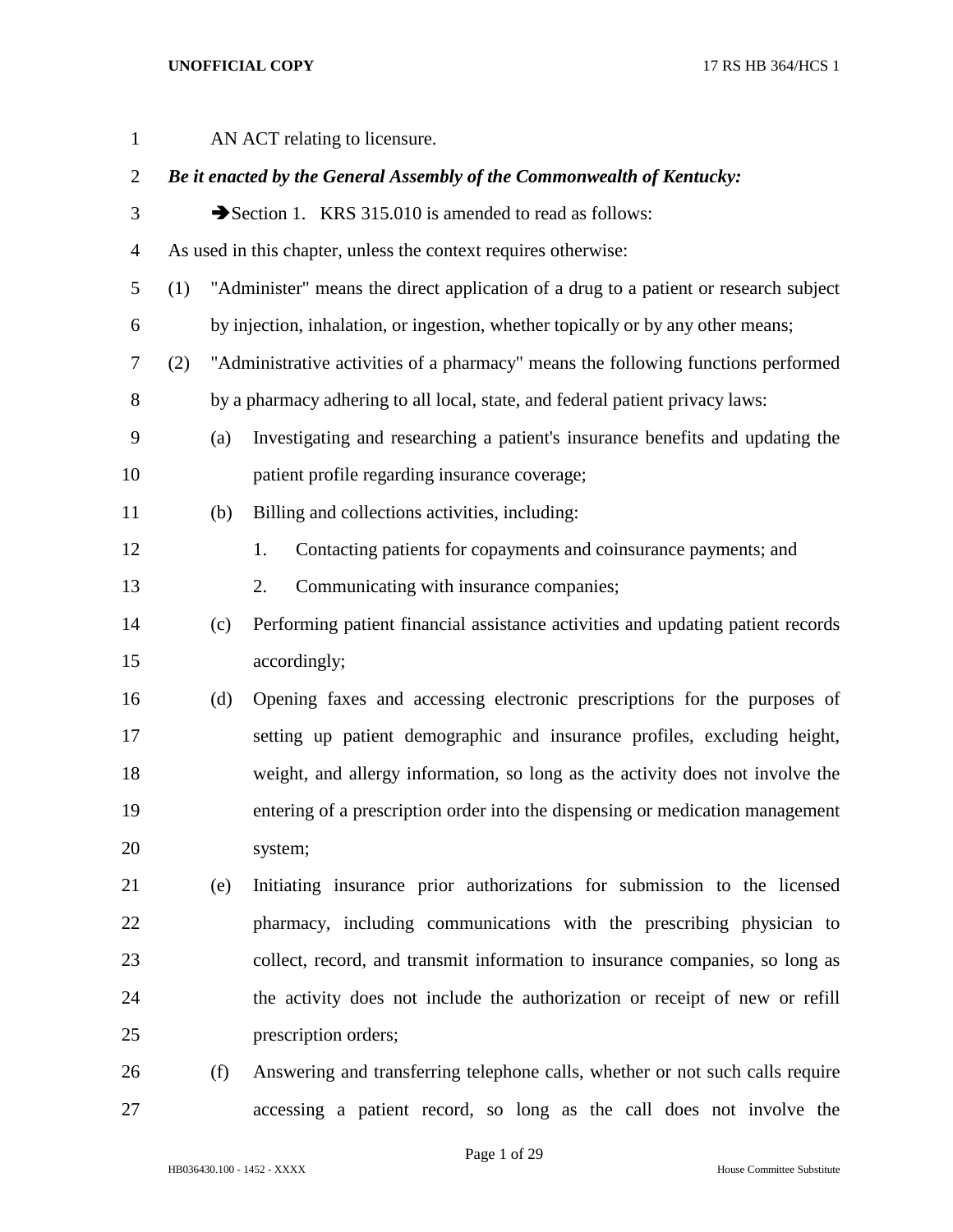| $\mathbf{1}$   |     |     | interpretation, evaluation, or implementation of a drug order; and                   |
|----------------|-----|-----|--------------------------------------------------------------------------------------|
| $\overline{2}$ |     | (g) | Communicating with patients via telephone or electronically regarding refill         |
| 3              |     |     | reminders, so long as the communication does not involve the interpretation,         |
| 4              |     |     | evaluation, or implementation of a drug order and a pharmacist is readily            |
| 5              |     |     | available for patient consultation;                                                  |
| 6              | (3) |     | "Association" means the Kentucky Pharmacists Association;                            |
| 7              | (4) |     | "Board" means the Kentucky Board of Pharmacy;                                        |
| 8              | (5) |     | "Collaborative care agreement" means a written agreement between a pharmacist or     |
| 9              |     |     | pharmacists and a practitioner or practitioners that outlines a plan of cooperative  |
| 10             |     |     | management of patients' drug-related health care needs where:                        |
| 11             |     | (a) | Patients' drug-related health care needs fall within the practitioner's or           |
| 12             |     |     | practitioners' statutory scope of practice;                                          |
| 13             |     | (b) | Patients are referred by the practitioner or practitioners to the pharmacist or      |
| 14             |     |     | pharmacists; and                                                                     |
| 15             |     | (c) | The agreement:                                                                       |
| 16             |     |     | Identifies the practitioner or practitioners and the pharmacist or<br>1.             |
| 17             |     |     | pharmacists who are parties to the agreement;                                        |
| 18             |     |     | 2.<br>Specifies the drug-related regimen to be provided, and how drug therapy        |
| 19             |     |     | is to be monitored; and                                                              |
| 20             |     |     | 3.<br>Stipulates the conditions for initiating, continuing, or discontinuing drug    |
| 21             |     |     | therapy and conditions which warrant modifications to dose, dosage                   |
| 22             |     |     | regimen, dosage form, or route of administration;                                    |
| 23             | (6) |     | "Compound" or "compounding" means the preparation or labeling of a drug              |
| 24             |     |     | pursuant to or in anticipation of a valid prescription drug order, including but not |
| 25             |     |     | limited to packaging, intravenous admixture or manual combination of drug            |
| 26             |     |     | ingredients. "Compounding," as used in this chapter, shall not preclude simple       |
| 27             |     |     | reconstitution, mixing, or modification of drug products prior to administration by  |

Page 2 of 29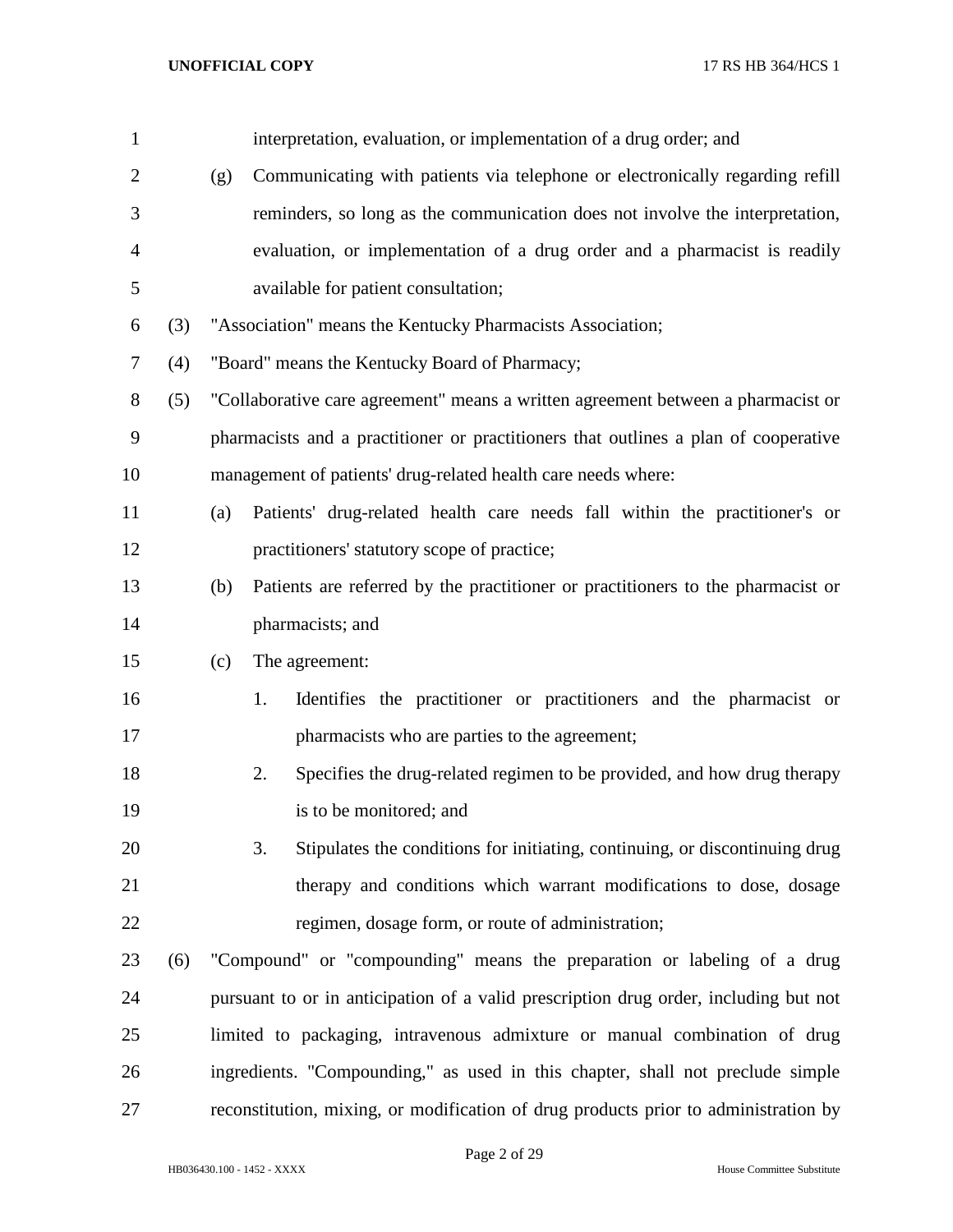| $\mathbf{1}$   |     |     | nonpharmacists;                                                                       |
|----------------|-----|-----|---------------------------------------------------------------------------------------|
| $\overline{2}$ | (7) |     | "Confidential information" means information which is accessed or maintained by a     |
| 3              |     |     | pharmacist in a patient's record, or communicated to a patient as part of patient     |
| 4              |     |     | counseling, whether it is preserved on paper, microfilm, magnetic media, electronic   |
| 5              |     |     | media, or any other form;                                                             |
| 6              | (8) |     | "Continuing education unit" means ten (10) contact hours of board approved            |
| 7              |     |     | continuing pharmacy education. A "contact hour" means fifty (50) continuous           |
| 8              |     |     | minutes without a break period;                                                       |
| 9              | (9) |     | "Dispense" or "dispensing" means to deliver one (1) or more doses of a prescription   |
| 10             |     |     | drug in a suitable container, appropriately labeled for subsequent administration to  |
| 11             |     |     | or use by a patient or other individual entitled to receive the prescription drug;    |
| 12             |     |     | (10) "Drug" means any of the following:                                               |
| 13             |     | (a) | Articles recognized as drugs or drug products in any official compendium or           |
| 14             |     |     | supplement thereto;                                                                   |
| 15             |     | (b) | Articles, other than food, intended to affect the structure or function of the        |
| 16             |     |     | body of man or other animals;                                                         |
| 17             |     | (c) | Articles, including radioactive substances, intended for use in the diagnosis,        |
| 18             |     |     | cure, mitigation, treatment or prevention of disease in man or other animals;         |
| 19             |     |     | or                                                                                    |
| 20             |     | (d) | Articles intended for use as a component of any articles specified in                 |
| 21             |     |     | paragraphs (a) to (c) of this subsection;                                             |
| 22             |     |     | (11) "Drug regimen review" means retrospective, concurrent, and prospective review by |
| 23             |     |     | a pharmacist of a patient's drug-related history, including but not limited to the    |
| 24             |     |     | following areas:                                                                      |
| 25             |     | (a) | Evaluation of prescription drug orders and patient records for:                       |
| 26             |     |     | Known allergies;<br>1.                                                                |
| 27             |     |     | Rational therapy contraindications;<br>2.                                             |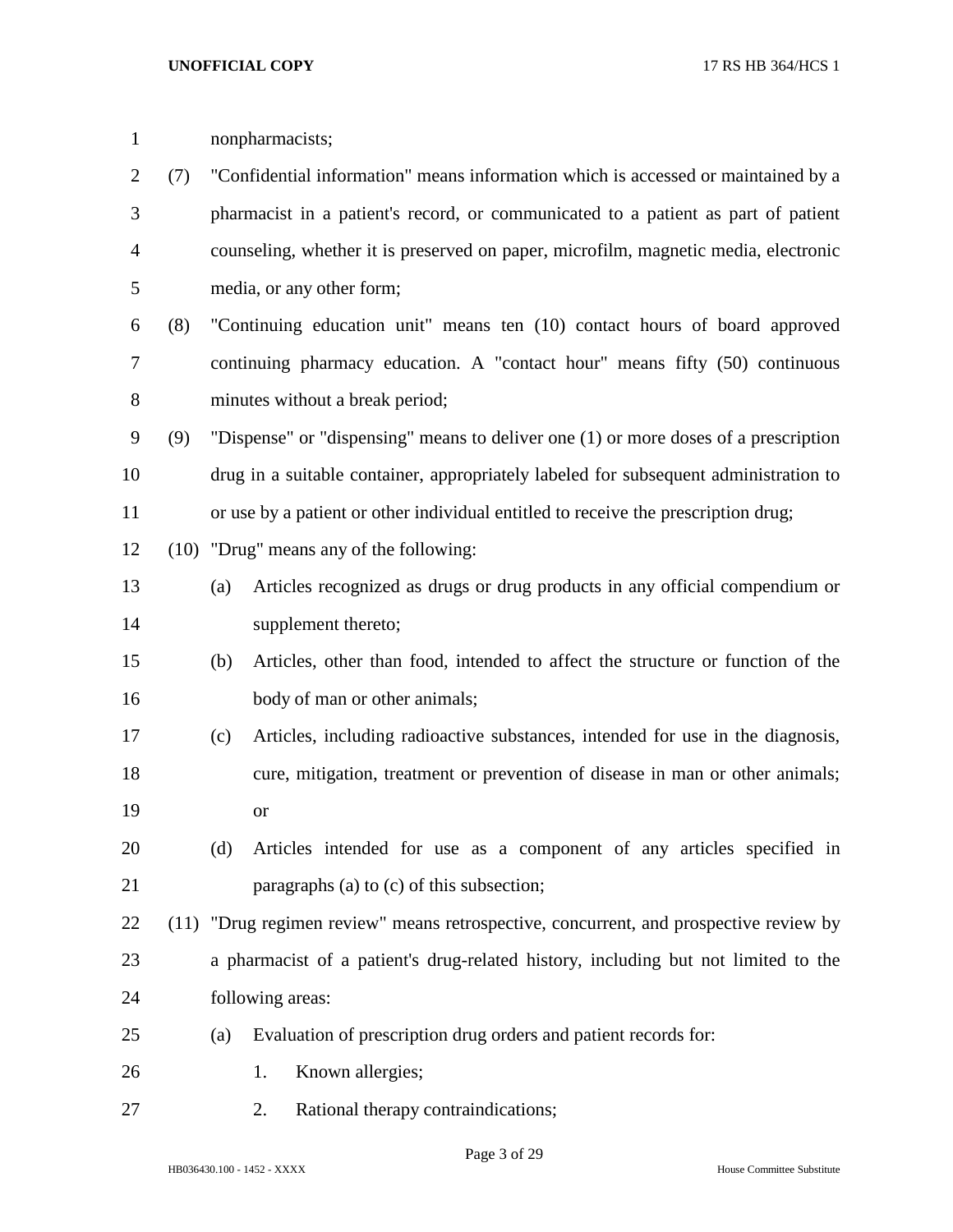| $\mathbf{1}$   |       | 3.<br>Appropriate dose and route of administration;                                           |
|----------------|-------|-----------------------------------------------------------------------------------------------|
| $\overline{2}$ |       | Appropriate directions for use; or<br>4.                                                      |
| 3              |       | Duplicative therapies.<br>5.                                                                  |
| $\overline{4}$ | (b)   | Evaluation of prescription drug orders and patient records for drug-drug, drug-               |
| 5              |       | food, drug-disease, and drug-clinical laboratory interactions;                                |
| 6              | (c)   | Evaluation of prescription drug orders and patient records for adverse drug                   |
| 7              |       | reactions; or                                                                                 |
| 8              | (d)   | Evaluation of prescription drug orders and patient records for proper                         |
| 9              |       | utilization and optimal therapeutic outcomes;                                                 |
| 10             |       | (12) "Immediate supervision" means under the physical and visual supervision of a             |
| 11             |       | pharmacist;                                                                                   |
| 12             |       | (13) "Manufacturer" means any person, except a pharmacist compounding in the normal           |
| 13             |       | course of professional practice, within the Commonwealth engaged in the                       |
| 14             |       | commercial production, preparation, propagation, compounding, conversion, or                  |
| 15             |       | processing of a drug, either directly or indirectly, by extraction from substances of         |
| 16             |       | natural origin or independently by means of chemical synthesis, or both, and                  |
| 17             |       | includes any packaging or repackaging of a drug or the labeling or relabeling of its          |
| 18             |       | container;                                                                                    |
| 19             |       | (14) "Medical order" means a lawful order of a specifically identified practitioner for a     |
| 20             |       | specifically identified patient for the patient's health care needs. "Medical order"          |
| 21             |       | may or may not include a prescription drug order;                                             |
| 22             |       | (15) "Nonprescription drugs" means nonnarcotic medicines or drugs which may be sold           |
| 23             |       | without a prescription and are prepackaged and labeled for use by the consumer in             |
| 24             |       | accordance with the requirements of the statutes and regulations of this state and the        |
| 25             |       | federal government;                                                                           |
| 26             |       | (16) <i>"Outsourcing facility" means a facility at one (1) geographic location or address</i> |
| 27             | that: |                                                                                               |

Page 4 of 29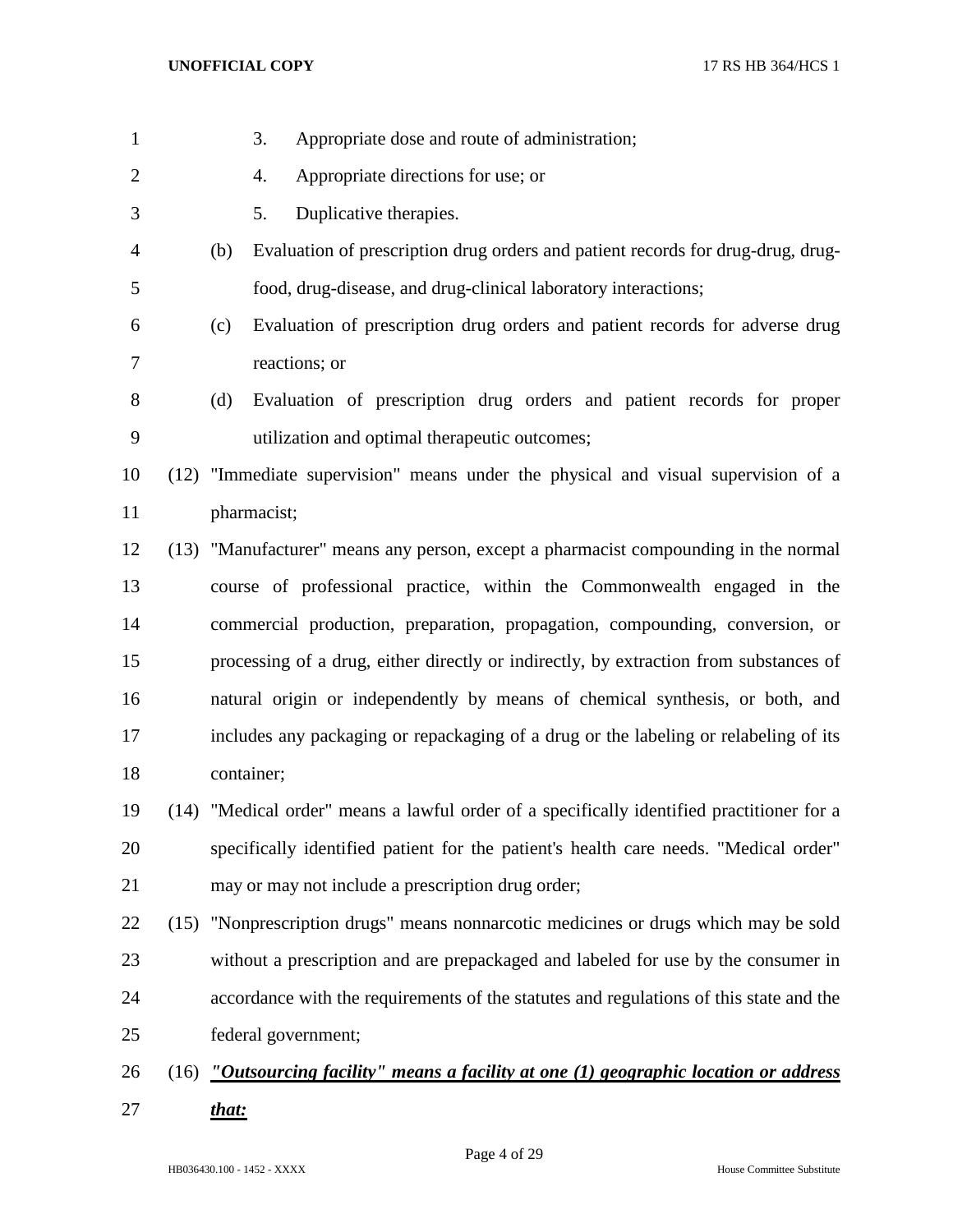| $\mathbf{1}$   | (a) | Is engaged in the compounding of human sterile drugs without a patient-                   |
|----------------|-----|-------------------------------------------------------------------------------------------|
| $\overline{2}$ |     | <i>specific prescription;</i>                                                             |
| 3              | (b) | Has registered as an outsourcing facility with the secretary of the United                |
| 4              |     | <b>States Department of Health and Human Services, Food and Drug</b>                      |
| 5              |     | <b>Administration; and</b>                                                                |
| 6              | (c) | <b>Complies with all applicable state and federal requirements;</b>                       |
| 7              |     | (17) "Pharmacist" means a natural person licensed by this state to engage in the practice |
| 8              |     | of the profession of pharmacy;                                                            |
| 9              |     | $(18)$ [ $(17)$ ] "Pharmacist intern" means a natural person who is:                      |
| 10             | (a) | Currently certified by the board to engage in the practice of pharmacy under              |
| 11             |     | the direction of a licensed pharmacist and who satisfactorily progresses                  |
| 12             |     | toward meeting the requirements for licensure as a pharmacist;                            |
| 13             | (b) | A graduate of an approved college or school of pharmacy or a graduate who                 |
| 14             |     | has established educational equivalency by obtaining a Foreign Pharmacy                   |
| 15             |     | Graduate Examination Committee (FPGEC) certificate, who is currently                      |
| 16             |     | licensed by the board for the purpose of obtaining practical experience as a              |
| 17             |     | requirement for licensure as a pharmacist;                                                |
| 18             | (c) | A qualified applicant awaiting examination for licensure as a pharmacist or               |
| 19             |     | the results of an examination for licensure as a pharmacist; or                           |
| 20             | (d) | An individual participating in a residency or fellowship program approved by              |
| 21             |     | the board for internship credit;                                                          |
| 22             |     | $(19)(18)$ "Pharmacy" means every place where:                                            |
| 23             | (a) | Drugs are dispensed under the direction of a pharmacist;                                  |
| 24             | (b) | Prescription drug orders are compounded under the direction of a pharmacist;              |
| 25             |     | <b>or</b>                                                                                 |
| 26             | (c) | A registered pharmacist maintains patient records and other information for               |
| 27             |     | the purpose of engaging in the practice of pharmacy, whether or not                       |

Page 5 of 29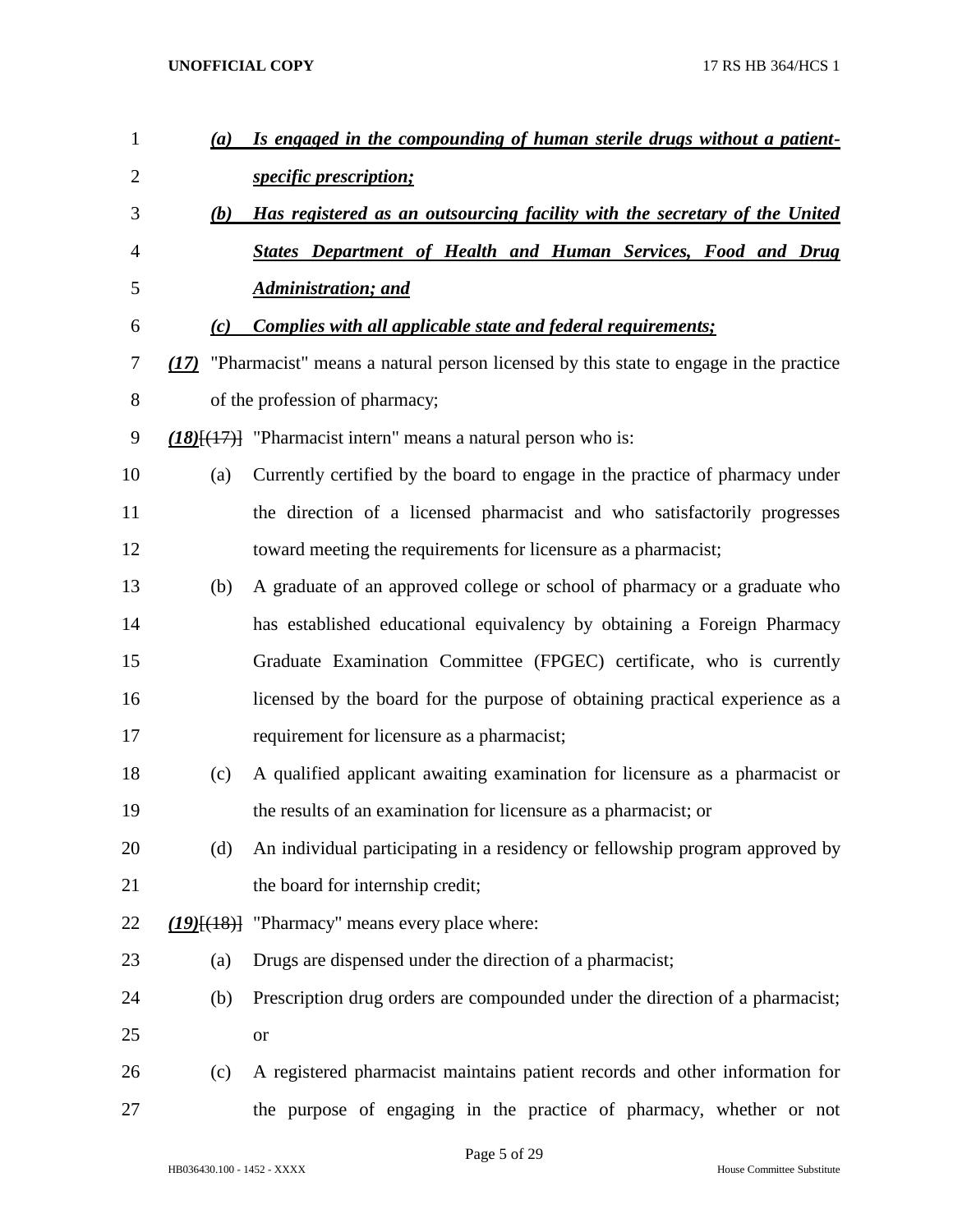prescription drug orders are being dispensed;

 *(20)*[(19)] "Pharmacy-related primary care" means the pharmacists' activities in patient education, health promotion, and assistance in the selection and use of over-the- counter drugs and appliances for the treatment of common diseases and injuries, as well as those other activities falling within their statutory scope of practice;

 *(21)*[(20)] "Pharmacy technician" means a natural person who works under the immediate supervision, or general supervision if otherwise provided for by statute or administrative regulation, of a pharmacist for the purpose of assisting a pharmacist with the practice of pharmacy;

 *(22)*[(21)] "Practice of pharmacy" means interpretation, evaluation, and implementation of medical orders and prescription drug orders; responsibility for dispensing prescription drug orders, including radioactive substances; participation in drug and drug-related device selection; administration of medications or biologics in the course of dispensing or maintaining a prescription drug order; the administration of adult immunizations pursuant to prescriber-approved protocols; the administration of influenza vaccines to individuals nine (9) to thirteen (13) years of age pursuant to prescriber-approved protocols with the consent of a parent or guardian; the administration of immunizations to individuals fourteen (14) to seventeen (17) years of age pursuant to prescriber-approved protocols with the consent of a parent or guardian; the administration of immunizations to a child as defined in KRS 214.032, pursuant to protocols as authorized by KRS 315.500; drug evaluation, utilization, or regimen review; maintenance of patient pharmacy records; and provision of patient counseling and those professional acts, professional decisions, or professional services necessary to maintain and manage all areas of a patient's pharmacy-related care, including pharmacy-related primary care as defined in this section;

*(23)*[(22)] "Practitioner" has the same meaning given in KRS 217.015(35);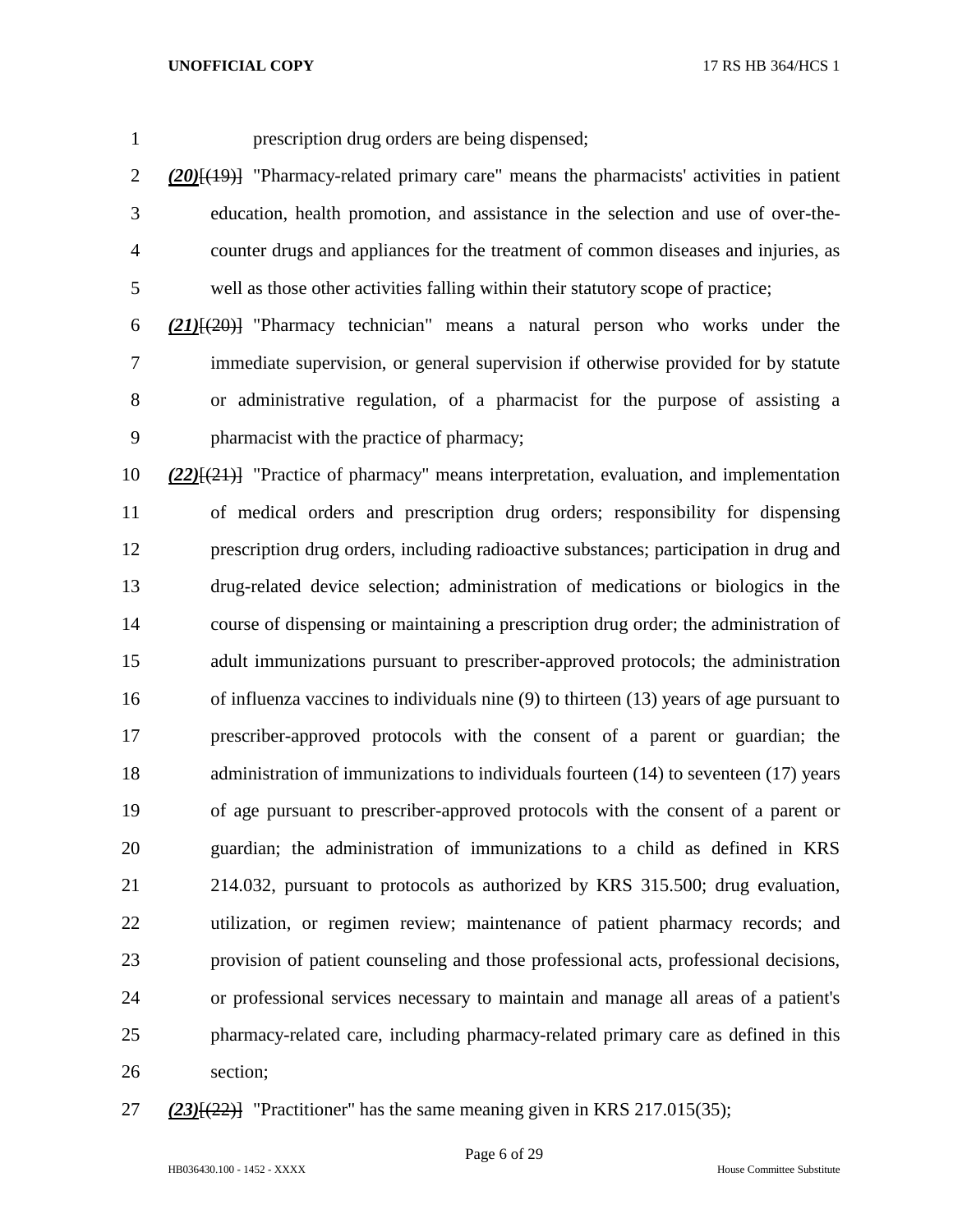*(24)*[(23)] "Prescription drug" means a drug which: (a) Under federal law is required to be labeled with either of the following statements: 1. "Caution: Federal law prohibits dispensing without prescription"; 2. "Caution: Federal law restricts this drug to use by, or on the order of, a licensed veterinarian"; 3. "Rx Only"; or 4. "Rx"; or (b) Is required by any applicable federal or state law or administrative regulation to be dispensed only pursuant to a prescription drug order or is restricted to 11 use by practitioners; *(25)*[(24)] "Prescription drug order" means an original or new order from a practitioner for drugs, drug-related devices or treatment for a human or animal, including orders issued through collaborative care agreements or protocols authorized by the board. Lawful prescriptions result from a valid practitioner-patient relationship, are intended to address a legitimate medical need, and fall within the prescribing practitioner's scope of professional practice; *(26)*[(25)] "Society" means the Kentucky Society of Health-Systems Pharmacists; *(27)*[(26)] "Supervision" means the presence of a pharmacist on the premises to which a pharmacy permit is issued, who is responsible, in whole or in part, for the professional activities occurring in the pharmacy; and *(28)*[(27)] "Wholesaler" means any person who legally buys drugs for resale or distribution to persons other than patients or consumers. 24 SECTION 2. A NEW SECTION OF KRS CHAPTER 315 IS CREATED TO READ AS FOLLOWS: *(1) (a) A person shall not operate an outsourcing facility within this Commonwealth, physically or by means of the Internet, facsimile, phone,*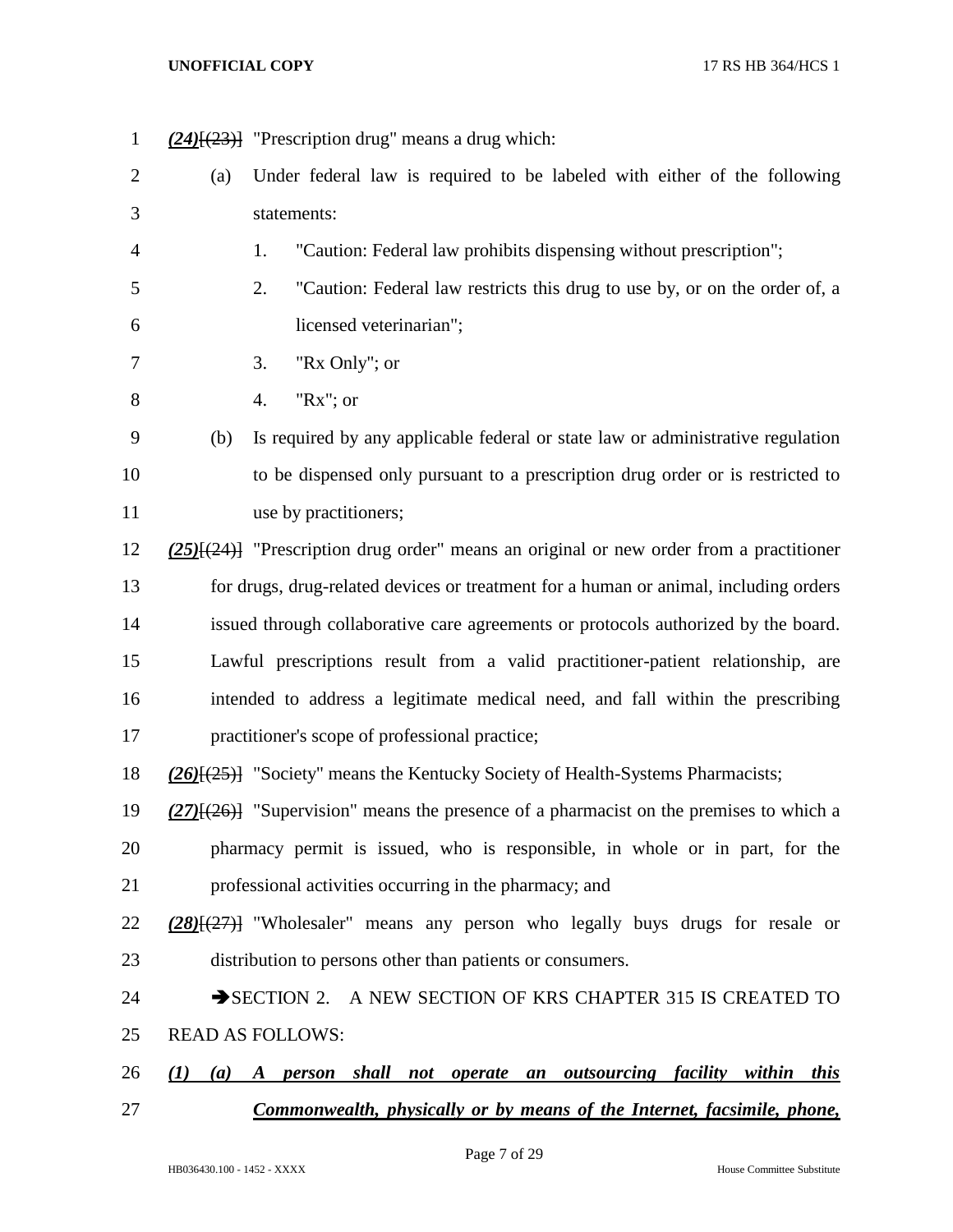| 1  |     |            | mail, or any other means, without first obtaining a permit from the board.       |
|----|-----|------------|----------------------------------------------------------------------------------|
| 2  |     | (b)        | An application for a permit to operate an outsourcing facility shall be made     |
| 3  |     |            | to the board upon forms provided by the board and shall contain such             |
| 4  |     |            | information as the board requires, which may include affirmative evidence        |
| 5  |     |            | of the ability to comply with the requirements of this chapter and the           |
| 6  |     |            | <i>administrative regulations promulgated by the board.</i>                      |
| 7  |     | (c)        | <b>Each application shall be accompanied by a nonrefundable permit fee to be</b> |
| 8  |     |            | set by administrative regulation promulgated by the board, not to exceed         |
| 9  |     |            | <i>five hundred dollars (\$500).</i>                                             |
| 10 | (2) | (a)        | As a prerequisite to obtaining or renewing a permit from the board, the          |
| 11 |     |            | <b><u>outsourcing facility shall:</u></b>                                        |
| 12 |     |            | <b>Register as an outsourcing facility with the United States Secretary of</b>   |
| 13 |     |            | <b>Health and Human Services in accordance with 21 U.S.C. sec. 353b;</b>         |
| 14 |     |            | <u>and</u>                                                                       |
| 15 |     |            | Submit a copy of a current inspection report resulting from an                   |
| 16 |     |            | inspection conducted by the United States Food and Drug                          |
| 17 |     |            | Administration that indicates compliance with the requirements of                |
| 18 |     |            | state and federal law and regulations, including all applicable                  |
| 19 |     |            | guidance documents and Current Good Manufacturing Practices                      |
| 20 |     |            | published by the United States Food and Drug Administration.                     |
| 21 |     | <u>(b)</u> | The inspection report required pursuant to paragraph $(a)2$ , of this<br>I.      |
| 22 |     |            | subsection shall be deemed current for the purposes of this section if           |
| 23 |     |            | the inspection was conducted no more than:                                       |
| 24 |     |            | <b>One</b> (1) year prior to the date of submission of an application for<br>а.  |
| 25 |     |            | <u>a permit to the board; or</u>                                                 |
| 26 |     |            | Two (2) years prior to the date of submission of an application<br><u>b.</u>     |
| 27 |     |            | for renewal of a permit to the board.                                            |

Page 8 of 29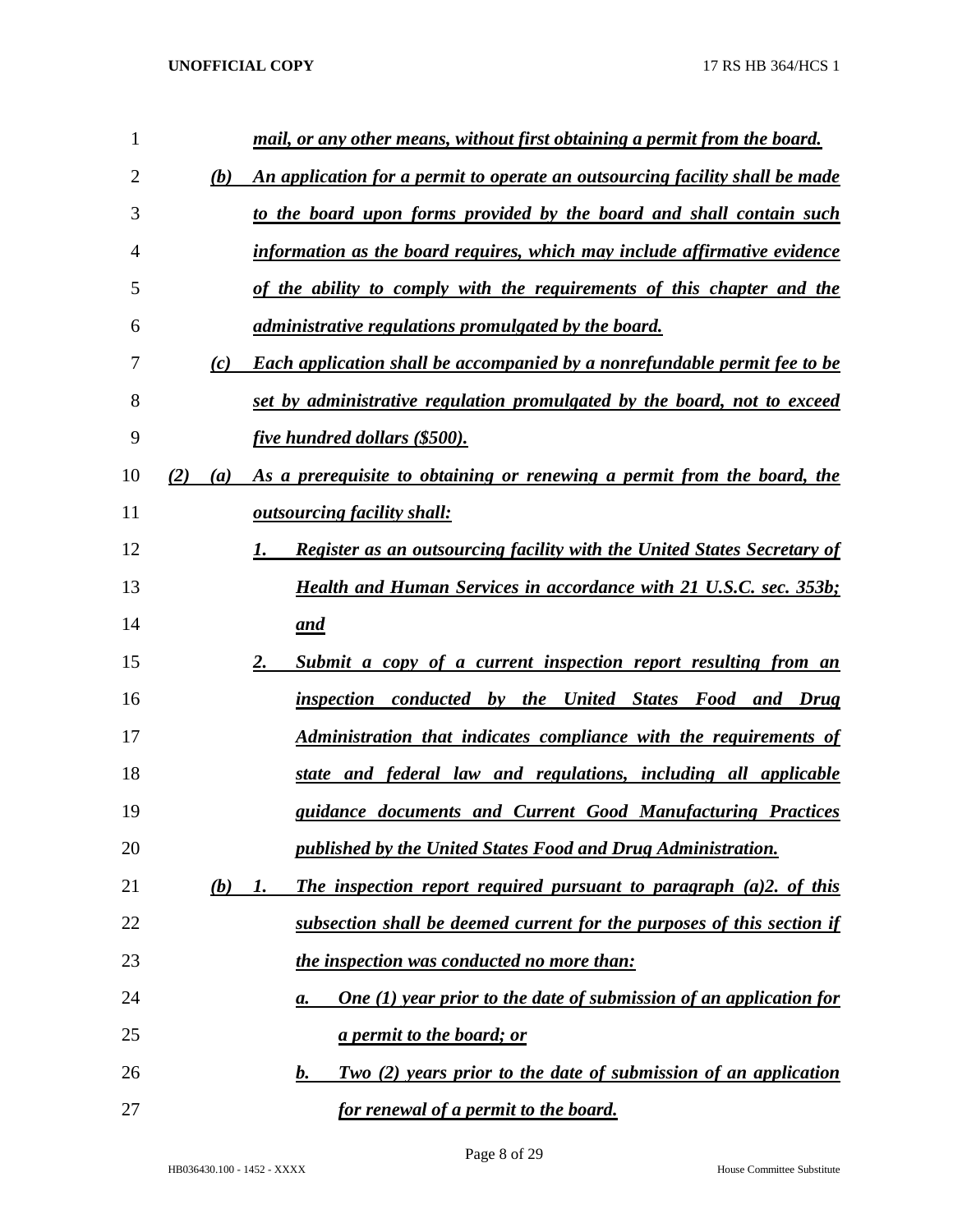| 1  | If the outsourcing facility has not been inspected by the United States<br>2.                      |
|----|----------------------------------------------------------------------------------------------------|
| 2  | Food and Drug Administration within the period required under                                      |
| 3  | subparagraph 1. of this paragraph, the board may:                                                  |
| 4  | Accept an inspection report or other documentation from<br>а.                                      |
| 5  | another entity that is satisfactory to the board; or                                               |
| 6  | Cause an inspection to be conducted by its duly authorized agent<br>b.                             |
| 7  | and charge an inspection fee in an amount sufficient to cover                                      |
| 8  | the costs of the inspection.                                                                       |
| 9  | (3)<br>Upon receipt of an application of a permit to operate an outsourcing facility<br>(a)        |
| 10 | accompanied by the permit fee prescribed by administrative regulation, the                         |
| 11 | <b>board shall:</b>                                                                                |
| 12 | Issue a permit if the outsourcing facility meets the requirements of                               |
| 13 | this chapter and the administrative regulations promulgated by the                                 |
| 14 | board; or                                                                                          |
| 15 | <b>Refuse to issue or renew any permit to operate if the outsourcing</b>                           |
| 16 | facility fails to meet the requirements of this chapter and the                                    |
| 17 | <i>administrative regulations promulgated by the board.</i>                                        |
| 18 | <b>The board shall act upon an application for a permit to operate within thirty</b><br>(b)        |
| 19 | (30) days after the receipt of the application. The board may issue a                              |
| 20 | temporary permit to operate in any instance where it considers additional                          |
| 21 | time necessary for investigation and consideration before taking final                             |
| 22 | action upon the application. The temporary permit shall be valid for a                             |
| 23 | <u>period of thirty (30) days, unless extended.</u>                                                |
| 24 | A separate permit to operate shall be required for each outsourcing facility.<br>$\left( 4\right)$ |
| 25 | <b>Each permit to operate an outsourcing facility, unless suspended or</b><br>(5)<br>(a)           |
| 26 | revoked, shall expire on June 30 following its date of issuance and be                             |
| 27 | renewable annually thereafter upon proper application accompanied by the                           |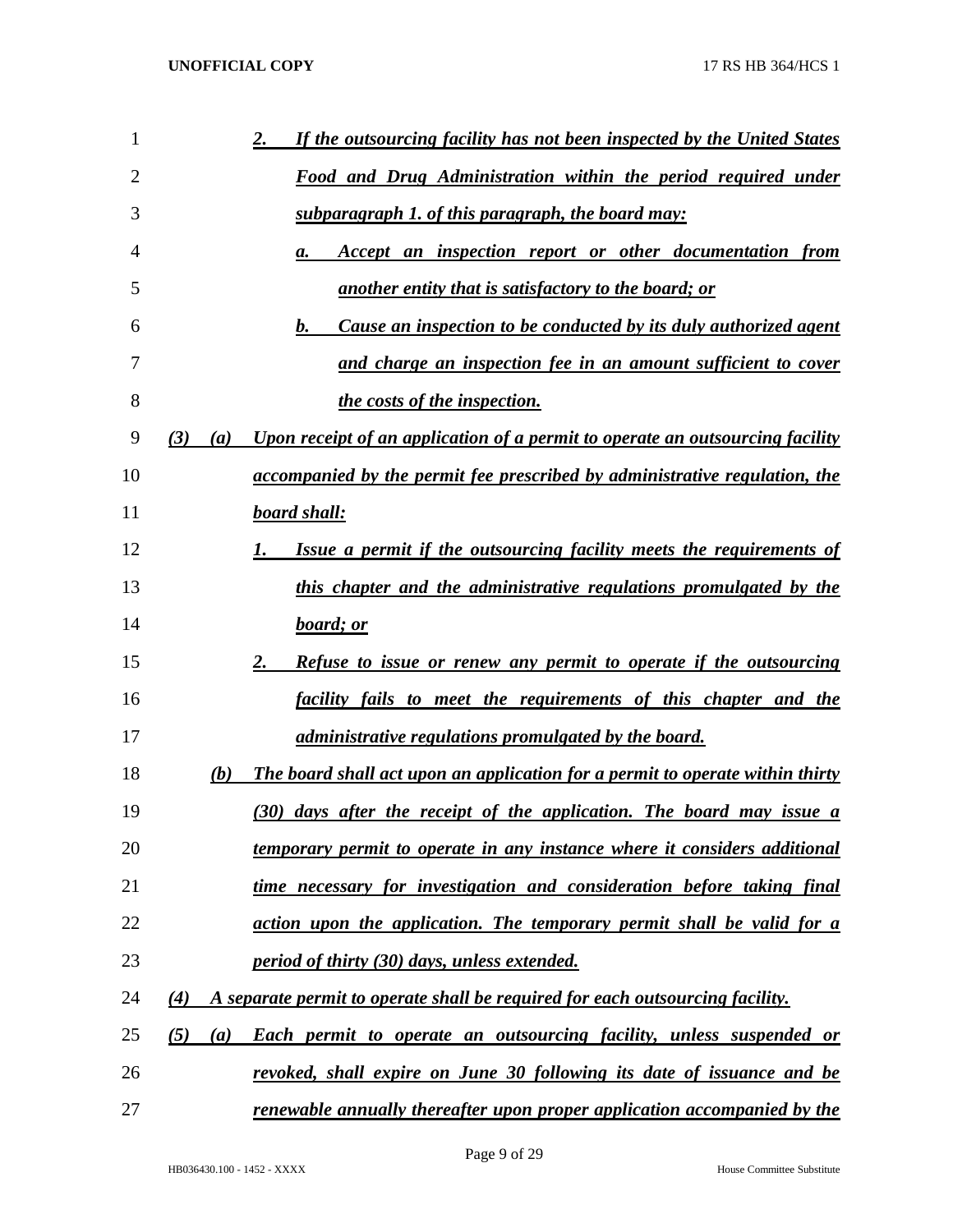| 1              | renewal fee as established by administrative regulations promulgated by the                   |
|----------------|-----------------------------------------------------------------------------------------------|
| $\overline{2}$ | <u>board. The renewal fee shall not exceed five hundred dollars (\$500).</u>                  |
| 3              | An additional nonrefundable fee not to exceed the annual renewal fee may<br>(b)               |
| 4              | be assessed and set by administrative regulation as a delinguent renewal                      |
| 5              | penalty for failure to renew by June 30 of each year.                                         |
| 6              | Permits to operate shall be issued only for the premises and persons named in the<br>(6)      |
| 7              | application and shall not be transferable, except that a buyer may operate the                |
| 8              | <u>outsourcing facility under the permit of the seller pending a decision by the board</u>    |
| 9              | on an application, which shall be filed by the buyer with the board at least five $(5)$       |
| 10             | days prior to the date of sale.                                                               |
| 11             | The board may promulgate administrative regulations to ensure:<br>(7)                         |
| 12             | That proper equipment and reference material is on hand considering the<br>$\left(a\right)$   |
| 13             | nature of the pharmaceutical practice conducted at the particular                             |
| 14             | <u>outsourcing facility; and</u>                                                              |
| 15             | Health and sanitation standards for areas within outsourcing facilities that<br>(b)           |
| 16             | adhere to Current Good Manufacturing Practices published by the United                        |
| 17             | <b>States Food and Drug Administration.</b>                                                   |
| 18             | (8)<br><b>Each outsourcing facility shall comply with KRS 218A.202.</b>                       |
| 19             | <b>Each outsourcing facility shall compound in compliance with the requirements</b><br>(9)    |
| 20             | of state and federal law and regulations, including all applicable guidance                   |
| 21             | documents and Current Good Manufacturing Practices published by the United                    |
| 22             | <b>States Food and Drug Administration.</b>                                                   |
| 23             | A pharmacist may temporarily operate an outsourcing facility in an area not<br>(10)           |
| 24             | designated on the permit as authorized in KRS 315.500.                                        |
| 25             | $\rightarrow$ SECTION 3.<br>A NEW SECTION OF KRS CHAPTER 315 IS CREATED TO                    |
| 26             | <b>READ AS FOLLOWS:</b>                                                                       |
| 27             | Each out-of-state outsourcing facility that does business physically or by<br>$\bf(1)$<br>(a) |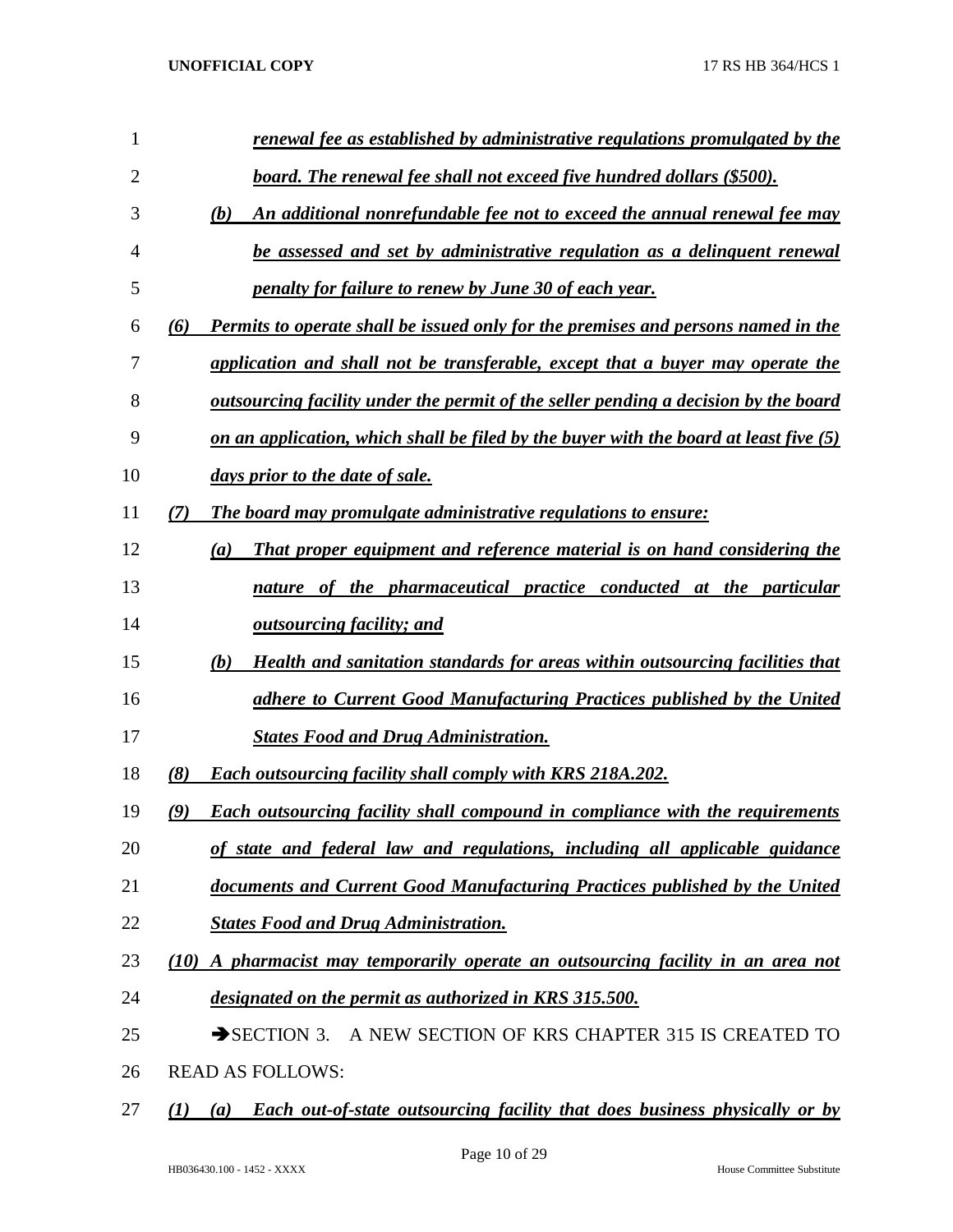| 1  |     |     | means of the Internet, facsimile, phone, mail, or any other means, inside            |
|----|-----|-----|--------------------------------------------------------------------------------------|
| 2  |     |     | this Commonwealth, shall hold a current outsourcing facility permit issued           |
| 3  |     |     | by the board.                                                                        |
| 4  |     | (b) | An application for a permit to operate an out-of-state outsourcing facility          |
| 5  |     |     | shall be made to the board upon forms provided by it and shall contain such          |
| 6  |     |     | information as the board requires, which may include affirmative evidence            |
| 7  |     |     | of ability to comply with reasonable standards and regulations as may be             |
| 8  |     |     | <i><u><b>prescribed by the board.</b></u></i>                                        |
| 9  |     | (c) | <b>Each application shall be accompanied by a permit fee to be set by</b>            |
| 10 |     |     | administrative regulation promulgated by the board. The fee shall not                |
| 11 |     |     | <u>exceed:</u>                                                                       |
| 12 |     |     | Two hundred fifty dollars (\$250); or                                                |
| 13 |     |     | The current in-state outsourcing facility permit.                                    |
| 14 | (2) | (a) | As a prerequisite to obtaining or renewing a permit from the board, the out-         |
| 15 |     |     | of-state outsourcing facility shall:                                                 |
| 16 |     |     | <b>Register as an outsourcing facility with the United States Secretary of</b><br>1. |
| 17 |     |     | <b>Health and Human Services in accordance with 21 U.S.C. sec. 353b;</b>             |
| 18 |     |     | <u>and</u>                                                                           |
| 19 |     |     | Submit a copy of a current inspection report resulting from an<br>2.                 |
| 20 |     |     | inspection conducted by the United States Food and Drug                              |
| 21 |     |     | Administration that indicates compliance with the requirements of                    |
| 22 |     |     | state and federal law and regulations, including all applicable                      |
| 23 |     |     | guidance documents and Current Good Manufacturing Practices                          |
| 24 |     |     | published by the United States Food and Drug Administration.                         |
| 25 |     | (b) | The inspection report required pursuant to paragraph (b) of this<br>I.               |
| 26 |     |     | subsection shall be deemed current for the purposes of this section if               |
| 27 |     |     | the inspection was conducted no more than:                                           |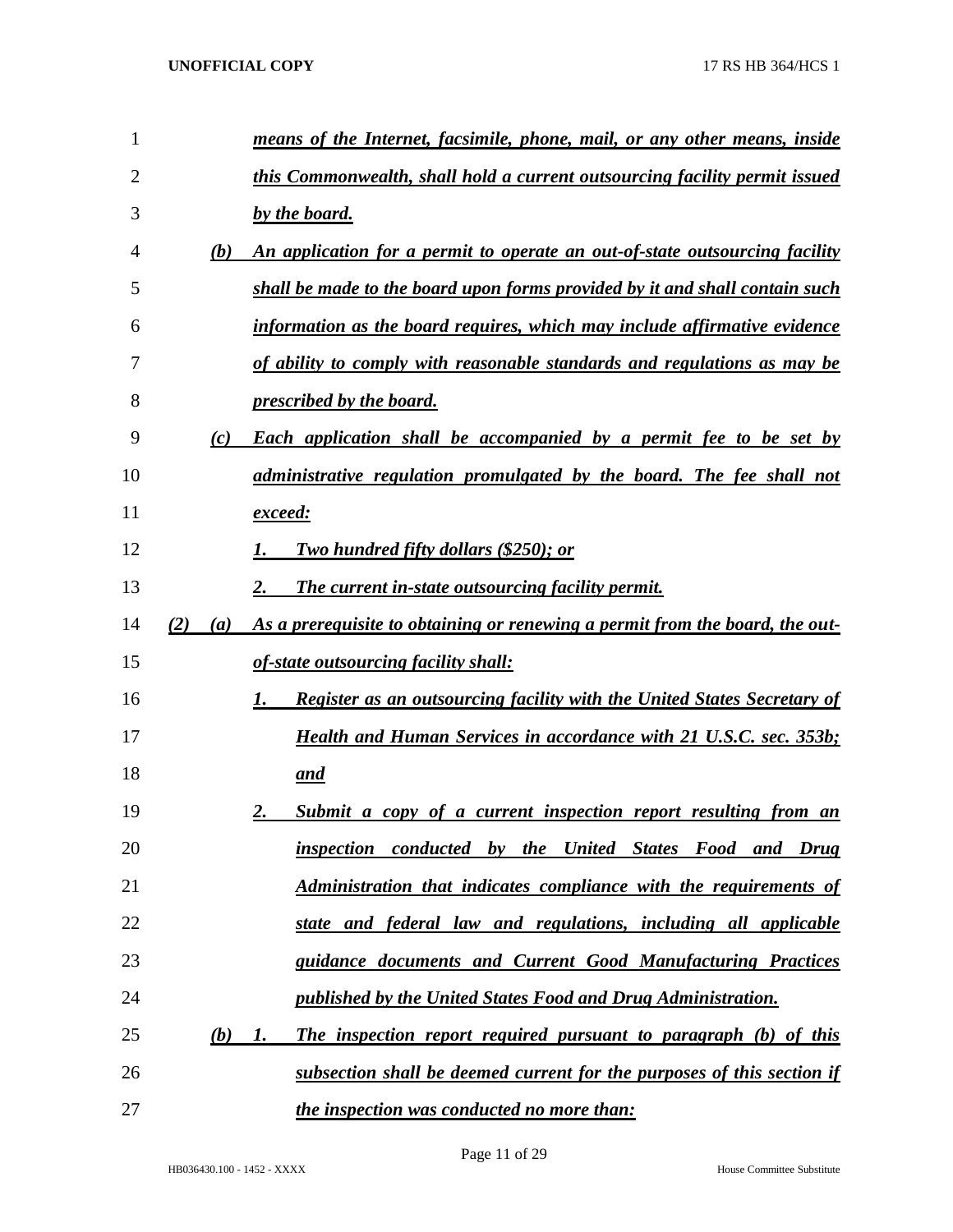| 1  |            | <b>One (1) year prior to the date of submission of an application for</b><br>а.   |
|----|------------|-----------------------------------------------------------------------------------|
| 2  |            | <u>a permit to the board; or</u>                                                  |
| 3  |            | Two (2) years prior to the date of submission of an application<br>b.             |
| 4  |            | <u>for renewal of a permit to the board.</u>                                      |
| 5  |            | If the out-of-state outsourcing facility has not been inspected by the<br>2.      |
| 6  |            | United States Food and Drug Administration within the required                    |
| 7  |            | period required under subparagraph 1. of this paragraph, the board                |
| 8  |            | may:                                                                              |
| 9  |            | Accept an inspection report or other documentation from<br>а.                     |
| 10 |            | another entity that is satisfactory to the board; or                              |
| 11 |            | <u>Cause an inspection to be conducted by its duly authorized agent</u><br>b.     |
| 12 |            | and may charge an inspection fee in an amount sufficient to                       |
| 13 |            | <u>cover the costs of the inspection.</u>                                         |
| 14 | (3)<br>(a) | Upon receipt of an application for a permit to operate an out-of-state            |
| 15 |            | <u>outsourcing facility, accompanied by the permit fee required by subsection</u> |
| 16 |            | $(1)$ of this section, the board shall:                                           |
| 17 |            | Issue a permit if the out-of-state outsourcing facility meets the<br>I.           |
| 18 |            | <u>requirements of this chapter and the administrative regulations</u>            |
| 19 |            | promulgated by the board; or                                                      |
| 20 |            | <b>Refuse to renew any permit to operate unless the out-of-state</b><br><u>2.</u> |
| 21 |            | <u>outsourcing facility meets the requirements of this chapter and the</u>        |
| 22 |            | <i>administrative regulations promulgated by the board.</i>                       |
| 23 | (b)        | The board shall act upon an application for a permit to operate within thirty     |
| 24 |            | (30) days after the receipt thereof. The board may issue a temporary permit       |
| 25 |            | to operate in any instance where it considers additional time necessary for       |
| 26 |            | investigation and consideration before taking final action upon the               |
| 27 |            | application. The temporary permit shall be valid for a period of thirty (30)      |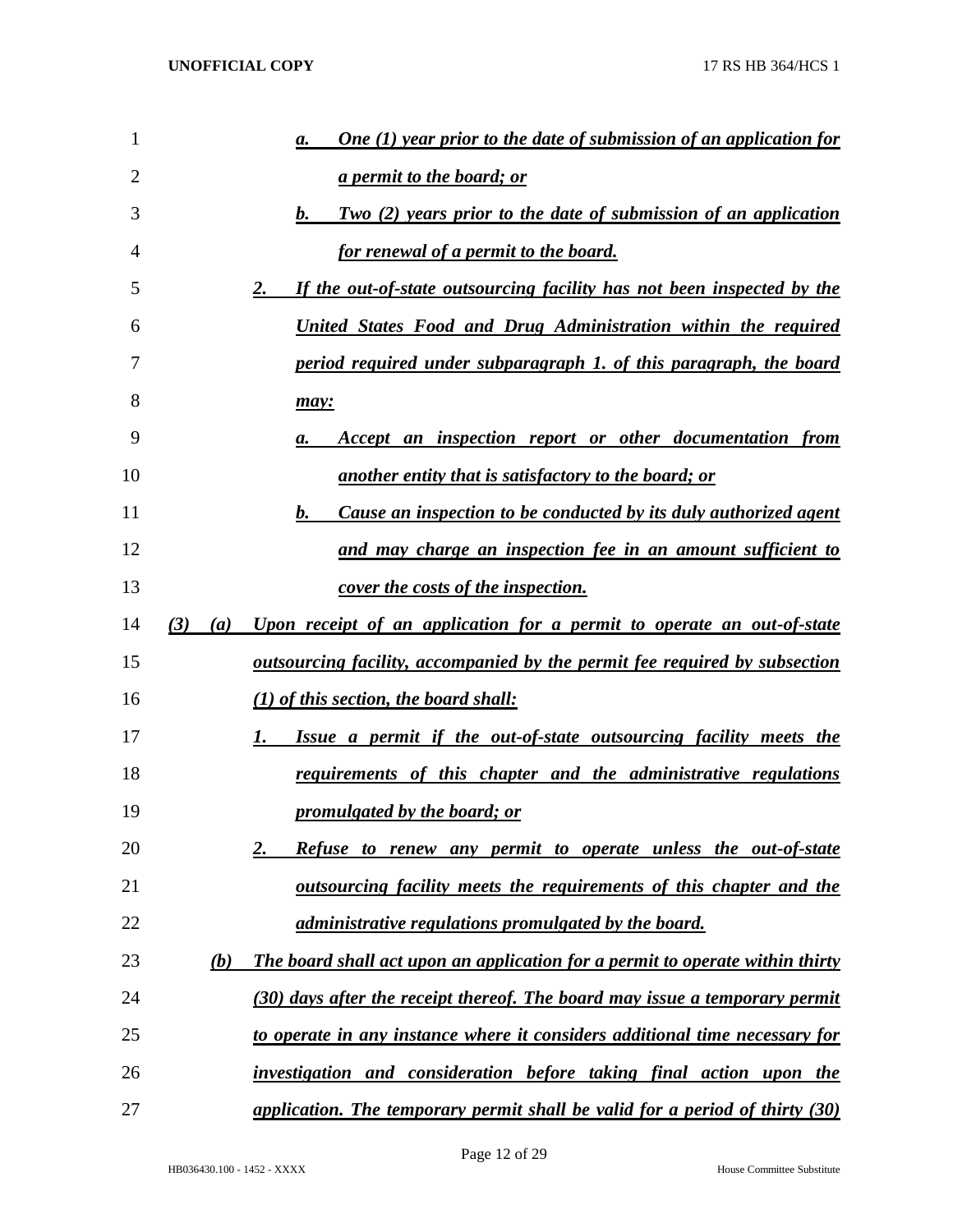| $\mathbf{1}$ |     | days, unless extended.                                                                      |
|--------------|-----|---------------------------------------------------------------------------------------------|
| 2            | (4) | A separate permit to operate shall be required for each out-of-state outsourcing            |
| 3            |     | <i>facility.</i>                                                                            |
| 4            | (5) | <b>Each out-of-state outsourcing facility granted an out-of-state outsourcing facility</b>  |
| 5            |     | permit by the board shall disclose to the board the location, names, and titles of          |
| 6            |     | all its principal corporate officers and all its pharmacists who are dispensing             |
| 7            |     | prescription drugs to entities within the Commonwealth. A report containing this            |
| 8            |     | information shall be made to the board on an annual basis and within thirty $(30)$          |
| 9            |     | days after any change of office, corporate officer, or pharmacist.                          |
| 10           | (6) | An out-of-state outsourcing facility granted an out-of-state outsourcing<br>(a)             |
| 11           |     | <i>facility permit shall comply with all requests for information within three</i>          |
| 12           |     | (3) business days of a written request by the board or its agents.                          |
| 13           |     | An out-of-state outsourcing facility shall maintain at all times a valid<br>(b)             |
| 14           |     | unexpired permit, license, or registration to conduct the outsourcing facility              |
| 15           |     | in compliance with the laws of the jurisdiction in which it is a resident.                  |
| 16           |     | As a prerequisite to seeking a permit from the board, the out-of-state<br>(c)               |
| 17           |     | outsourcing facility shall submit a copy of the most recent inspection report               |
| 18           |     | resulting from an inspection conducted by the regulatory or licensing                       |
| 19           |     | agency of the jurisdiction in which it is located. Thereafter, the out-of-state             |
| 20           |     | <u>outsourcing facility granted a permit shall submit to the board a copy of any</u>        |
| 21           |     | subsequent inspection report of the outsourcing facility conducted by the                   |
| 22           |     | regulatory or licensing body of the jurisdiction in which it is located.                    |
| 23           | (7) | Each out-of-state outsourcing facility granted an out-of-state outsourcing facility         |
| 24           |     | permit by the board shall maintain records of any controlled substances or                  |
| 25           |     | <u>dangerous drugs.</u>                                                                     |
| 26           | (8) | <b>Each out-of-state outsourcing facility shall, during its regular hours of operation,</b> |
| 27           |     | <u>but not less than five (5) days per week and for a minimum of forty (40) hours per</u>   |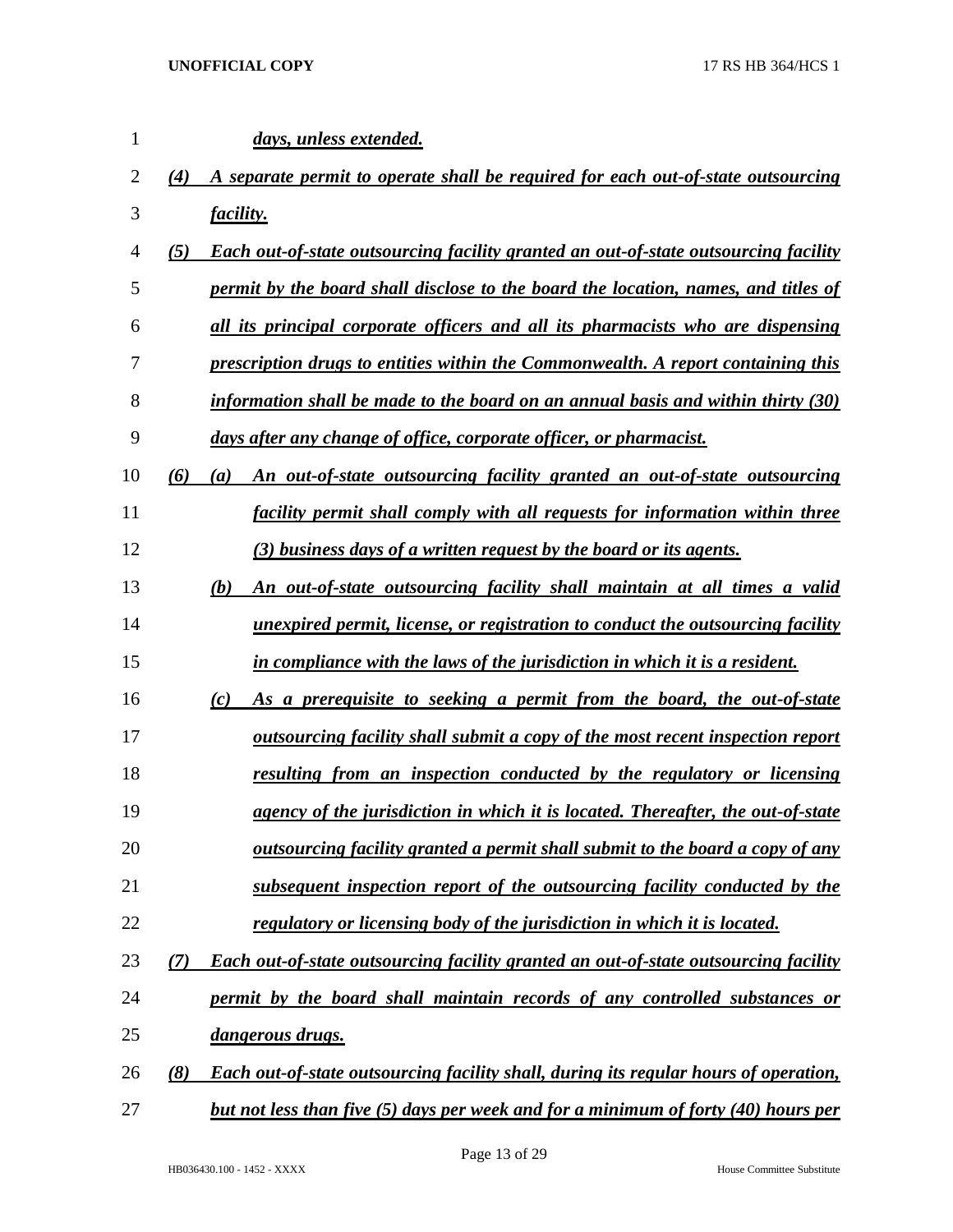| 1              | week, provide a toll-free telephone service directly to the pharmacist in charge of          |
|----------------|----------------------------------------------------------------------------------------------|
| $\overline{2}$ | outsourcing facility for the purpose of facilitating<br>the<br>out-of-state                  |
| 3              | communication. A toll-free number shall be placed on a label affixed to each                 |
| $\overline{4}$ | container of drugs dispensed to an entity within the Commonwealth.                           |
| 5              | (9)<br>An out-of-state outsourcing facility shall comply with KRS 218A.202.                  |
| 6              | An out-of-state outsourcing facility doing business within the Commonwealth of<br>(10)       |
| 7              | Kentucky shall use the address on file with the board as the return address on the           |
| 8              | labels of any package shipped into or within the Commonwealth. The return                    |
| 9              | address shall be placed on the package in a clear and prominent manner.                      |
| 10             | A permit to operate an out-of-state outsourcing facility, unless suspended or<br>(11)<br>(a) |
| 11             | revoked, shall expire on June 30 following its date of issuance and be                       |
| 12             | renewable annually thereafter upon proper application accompanied by the                     |
| 13             | nonrefundable renewal fee established by subsection (1) of this section.                     |
| 14             | An additional nonrefundable fee not to exceed the annual renewal fee may<br>(b)              |
| 15             | be assessed and set by administrative regulation as a delinguent renewal                     |
| 16             | penalty for failure to renew by June 30 of each year.                                        |
| 17             | Permits to operate shall be issued only for the premises and persons named in the            |
| 18             | application and shall not be transferable, except that a buyer may operate the               |
| 19             | out-of-state outsourcing facility under the permit of the seller pending a decision          |
| 20             | by the board on an application which shall be filed by the buyer with the board at           |
| 21             | least five (5) days prior to the date of sale.                                               |
| 22             | The board may promulgate administrative regulations to ensure that proper<br>(13)            |
| 23             | equipment and reference material is on hand considering the nature of the                    |
| 24             | pharmaceutical practice conducted at the particular out-of-state outsourcing                 |
| 25             | <i>facility.</i>                                                                             |
| 26             | <b>Each out-of-state outsourcing facility shall compound in compliance with the</b><br>(14)  |
| 27             | requirements of state and federal law and regulations, to include all applicable             |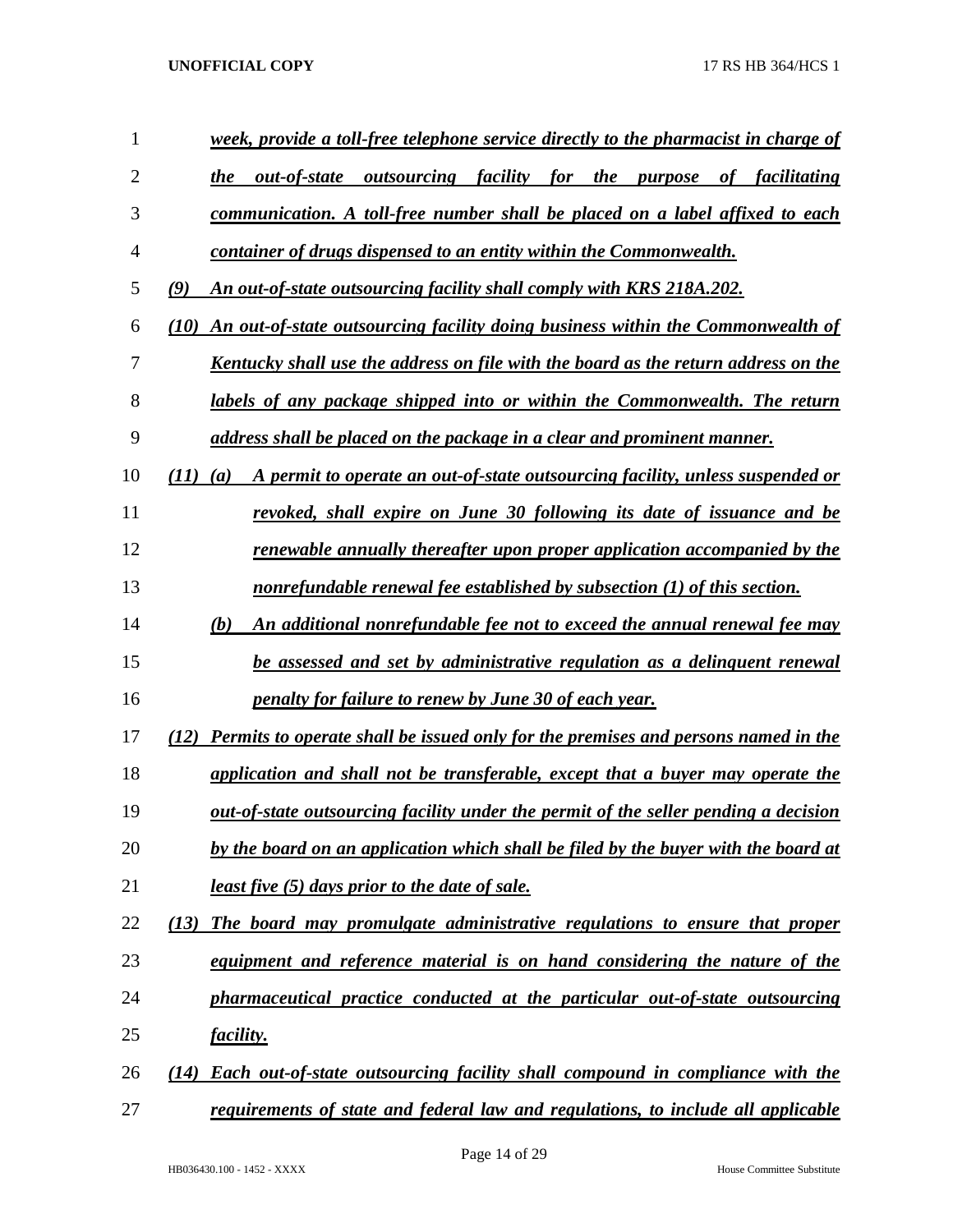| $\mathbf{1}$   |     | guidance documents and Current Good Manufacturing Practices published by                    |
|----------------|-----|---------------------------------------------------------------------------------------------|
| $\overline{2}$ |     | the United States Food and Drug Administration.                                             |
| 3              |     | Section 4. KRS 315.400 is amended to read as follows:                                       |
| $\overline{4}$ |     | As used in KRS 315.400 to 315.412:                                                          |
| 5              | (1) | "Authorized distributor of record" means a wholesale distributor that:                      |
| 6              |     | Has established an ongoing relationship with a manufacturer to distribute the<br>(a)        |
| 7              |     | manufacturer's prescription drug. An ongoing relationship exists between a                  |
| 8              |     | wholesale distributor and a manufacturer if the wholesale distributor,                      |
| 9              |     | including any affiliated group of the wholesale distributor as defined in                   |
| 10             |     | Section 1504 of the Internal Revenue Code, has a written agreement for                      |
| 11             |     | distribution in effect; and                                                                 |
| 12             |     | Is listed on the manufacturer's current list of authorized distributors of record;<br>(b)   |
| 13             | (2) | "Co-licensed partner" means two (2) or more entities that have the right to engage in       |
| 14             |     | the manufacturing or marketing or both of a prescription drug consistent with the           |
| 15             |     | Federal Drug Administration's implementation of the federal Prescription Drug               |
| 16             |     | Marketing Act;                                                                              |
| 17             | (3) | "Co-licensed product" means a prescription drug manufactured by two (2) or more             |
| 18             |     | co-licensed partners;                                                                       |
| 19             | (4) | "Counterfeit prescription drug" means a drug which, or the container or labeling of         |
| 20             |     | which, without authorization, bears the trademark, trade name, or other identifying         |
| 21             |     | mark, imprint, or device, or any likeness thereof, of a drug manufacturer, processor,       |
| 22             |     | packer, or distributor other than the person or persons who in fact manufactured,           |
| 23             |     | processed, packed, or distributed the drug and which thereby falsely purports or is         |
| 24             |     | represented to be the product of, or to have been packed or distributed by, the other       |
| 25             |     | drug manufacturer, processor, packer, or distributor;                                       |
| 26             | (5) | "Dispenser" means:                                                                          |
| 27             |     | A retail pharmacy, hospital pharmacy, a group of chain pharmacies under<br>$\left(a\right)$ |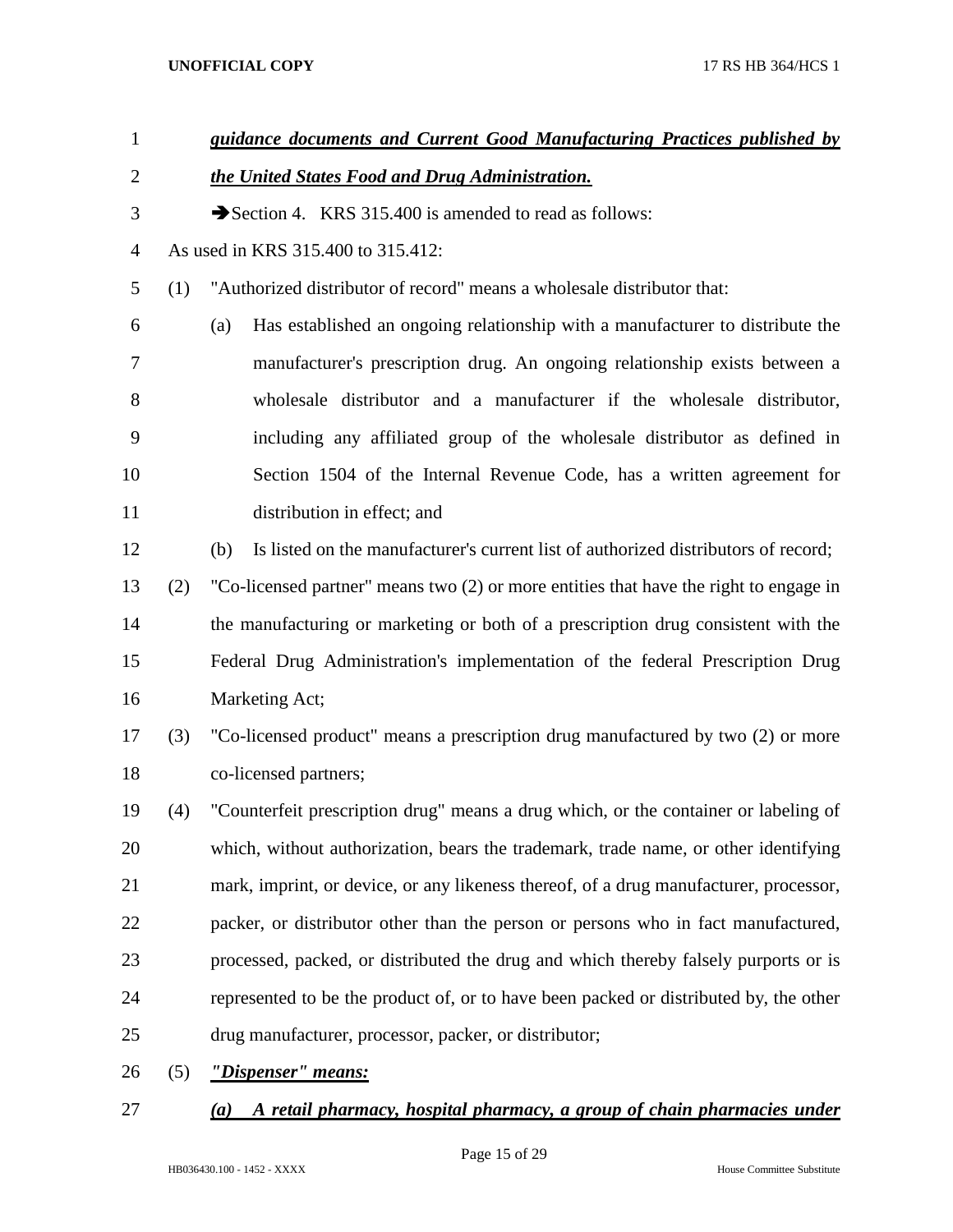| 1              |             | common ownership and control that do not act as a wholesale distributor,             |
|----------------|-------------|--------------------------------------------------------------------------------------|
| $\overline{2}$ |             | or any other person authorized by law to dispense or administer prescription         |
| 3              |             | drugs, and the affiliated warehouse distribution centers of such entities            |
| 4              |             | under common ownership and control that do not act as a wholesale                    |
| 5              |             | distributor; but                                                                     |
| 6              | (b)         | Does not include a person who dispenses only products to be used in                  |
| 7              |             | <u>animals in accordance with 21 U.S.C. sec. 360b(a)(4) and (5)</u> ;                |
| 8              | $\omega$    | "Drop shipment" means the sale of a prescription drug to a wholesale distributor by  |
| 9              |             | the drug's manufacturer, the manufacturer's co-licensed partner, the manufacturer's  |
| 10             |             | third-party logistics provider, the manufacturer's exclusive distributor, or by an   |
| 11             |             | authorized distributor of record that purchased the product directly from the        |
| 12             |             | manufacturer, the manufacturer's co-licensed partner, the manufacturer's third-party |
| 13             |             | logistics provider, or the manufacturer's exclusive distributor, and:                |
| 14             | (a)         | The wholesale distributor takes title to but not physical possession of the drug;    |
| 15             | (b)         | The wholesale distributor invoices the pharmacy, pharmacy warehouse, or              |
| 16             |             | other person authorized by law to dispense or administer a prescription drug;        |
| 17             |             | and                                                                                  |
| 18             | (c)         | The pharmacy, pharmacy warehouse, or other person authorized by law to               |
| 19             |             | dispense or administer a prescription drug receives delivery directly from the       |
| 20             |             | manufacturer, the manufacturer's co-licensed partner, the manufacturer's third-      |
| 21             |             | party logistics provider, the manufacturer's exclusive distributor, or an            |
| 22             |             | authorized distributor of record;                                                    |
| 23             | $(7)$ [(6)] | "Emergency medical reasons" includes but is not limited to:                          |
| 24             | (a)         | Transfers of a prescription drug between health-care entities or between a           |
| 25             |             | health-care entity and a retail pharmacy to alleviate a temporary shortage of a      |
| 26             |             | prescription drug arising from delays in or interruptions of the regular             |
| 27             |             | distribution schedules;                                                              |

Page 16 of 29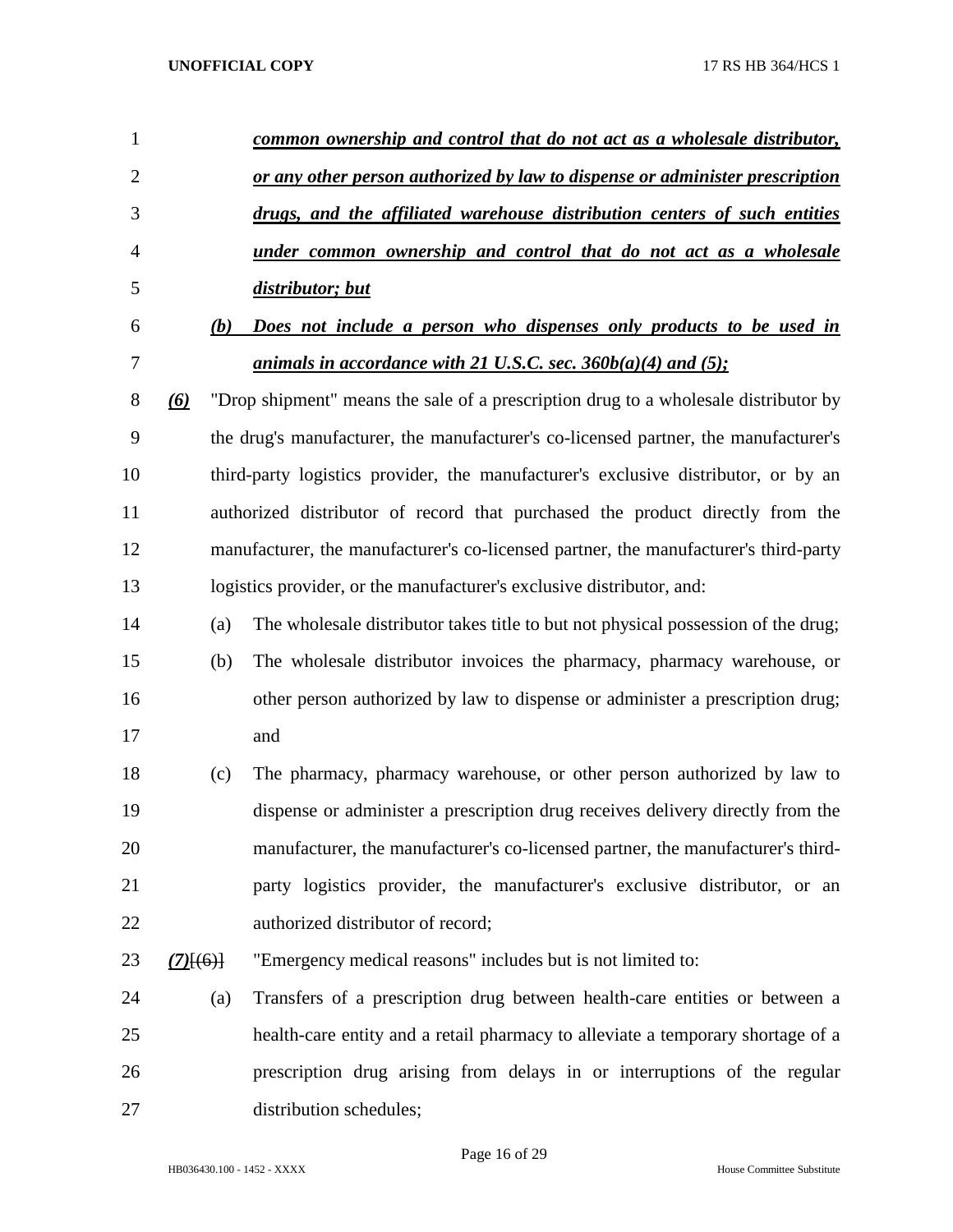| $\mathbf{1}$   | (b)                | Sales of drugs for use in the treatment of acutely ill or injured persons to                |
|----------------|--------------------|---------------------------------------------------------------------------------------------|
| $\overline{2}$ |                    | nearby emergency medical services providers, firefighting organizations, or                 |
| 3              |                    | licensed health-care practitioners in the same marketing or service area;                   |
| 4              | (c)                | The provision of emergency supplies of drugs to nearby nursing homes, home                  |
| 5              |                    | health agencies, or hospice organizations for emergency use when necessary                  |
| 6              |                    | drugs cannot be obtained; or                                                                |
| 7              | (d)                | Transfers of prescription drugs by a retail pharmacy to another retail pharmacy             |
| 8              |                    | to alleviate a temporary shortage;                                                          |
| 9              | $(8)$ $(7)$        | "End user" means a patient or consumer that uses a prescription drug as                     |
| 10             |                    | prescribed by an authorized health-care professional;                                       |
| 11             | $(9)$ $(8)$        | "FDA" means the United States Food and Drug Administration and any                          |
| 12             |                    | successor agency;                                                                           |
| 13             | $(10)$ $(9)$ $(9)$ | "Manufacturer" means the same as defined in KRS 315.010;                                    |
| 14             |                    | $(11)$ [ $(10)$ ] "Manufacturer's exclusive distributor" means a distributor who:           |
| 15             | (a)                | Contracts with a manufacturer to provide or coordinate the warehousing,                     |
| 16             |                    | distributing, or other similar services on behalf of a manufacturer;                        |
| 17             | (b)                | Takes title of the prescription drug but does not have responsibility to direct             |
| 18             |                    | the sale of the manufacturer's prescription drug;                                           |
| 19             | (c)                | Is licensed under KRS 315.402; and                                                          |
| 20             | (d)                | Is an authorized distributor of record;                                                     |
| 21             |                    | $(12)$ [ $(11)$ ] "Normal distribution channel" means a chain of custody for a prescription |
| 22             |                    | drug from a manufacturer, a manufacturer's co-licensed partner, a manufacturer's            |
| 23             |                    | third-party logistics provider, or a manufacturer's exclusive distributor that goes         |
| 24             |                    | directly, by drop shipment or by intracompany transfer, to:                                 |
| 25             | (a)                | A pharmacy or other designated person authorized by law to distribute a                     |
| 26             |                    | prescription drug to an end user;                                                           |
| 27             | (b)                | A pharmacy warehouse that performs intracompany sales or transfers of                       |

HB036430.100 - 1452 - XXXX House Committee Substitute

Page 17 of 29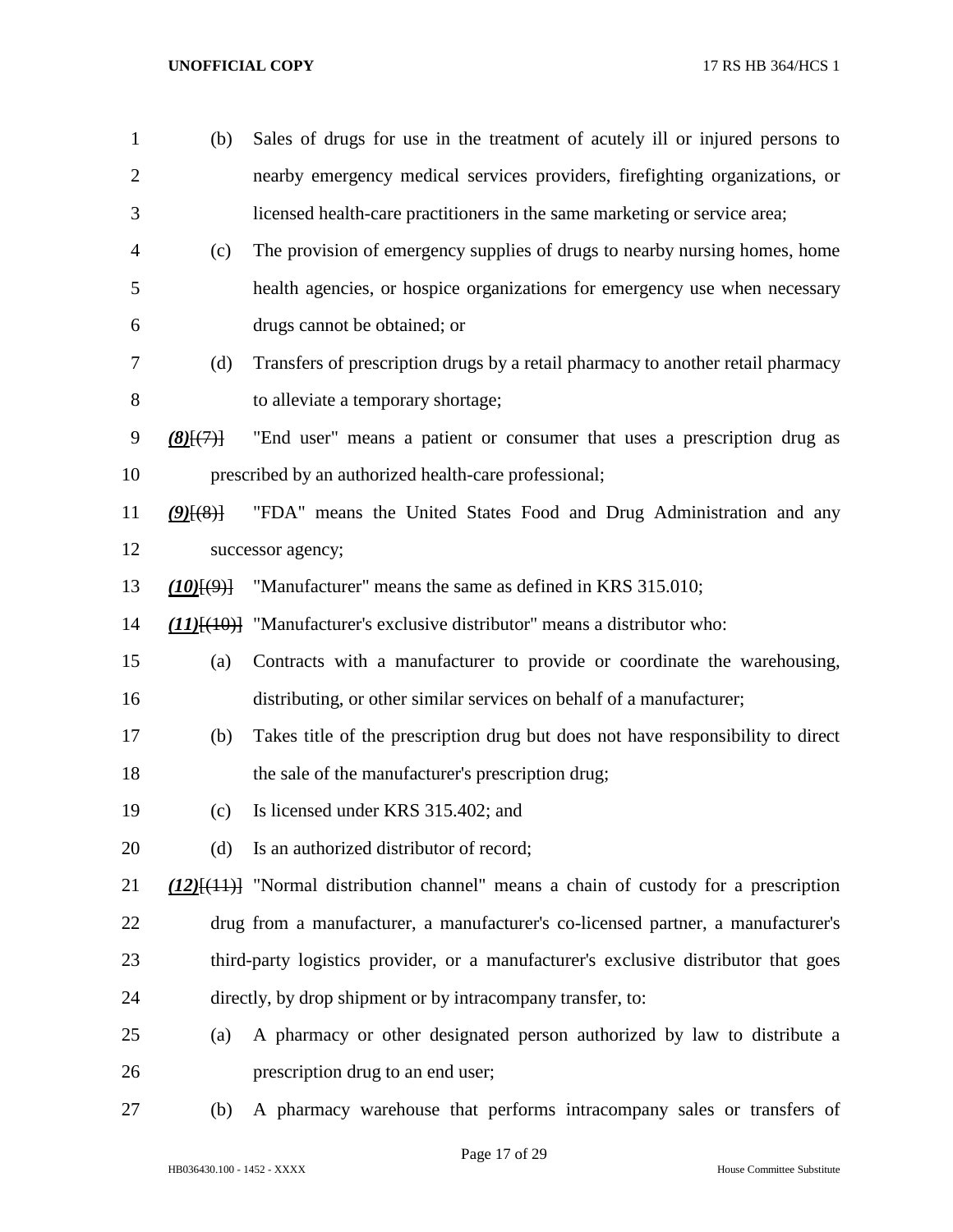| $\mathbf{1}$   |     | prescription drugs to a group of pharmacies under common ownership and                                      |
|----------------|-----|-------------------------------------------------------------------------------------------------------------|
| $\overline{2}$ |     | control to a patient, pursuant to a prescription for a patient, or to a person                              |
| 3              |     | authorized by law to administer a prescription drug for use by a patient;                                   |
| 4              | (c) | An authorized distributor of record:                                                                        |
| 5              |     | Then to a pharmacy or other designated person authorized by law to<br>1.                                    |
| 6              |     | distribute a prescription drug to an end user;                                                              |
| 7              |     | Then to a pharmacy warehouse as specified in paragraph (b) of this<br>2.                                    |
| 8              |     | subsection; or                                                                                              |
| 9              |     | Then to another authorized distributor of record to a licensed health-care<br>3.                            |
| 10             |     | facility or pharmacy, or a practitioner authorized by law to distribute a                                   |
| 11             |     | prescription drug to an end user; or                                                                        |
| 12             | (d) | A nonprofit organization under state contract to distribute prescription drugs                              |
| 13             |     | to pharmacies pursuant to the state's emergency response plan and the                                       |
| 14             |     | subsequent distribution of those prescription drugs to pharmacies;                                          |
| 15             |     | $(13)$ [ $(12)$ ] "Pedigree" means a document or electronic file containing information that                |
| 16             |     | records each distribution of a prescription drug;                                                           |
| 17             |     | $(14)$ [ $(13)$ ] "Pharmacy warehouse" means a physical location for prescription drugs that                |
| 18             |     | acts as a central warehouse and performs intracompany sales or transfers of                                 |
| 19             |     | prescription drugs to a group of pharmacies under common ownership and control;                             |
| 20             |     | $(15)$ [ $(14)$ "Prescription drug" means the same as defined in KRS 315.010;                               |
| 21             |     | $\underline{(16)}\underline{[}(15)]$ "Repackager" means a person who owns or operates an establishment that |
| 22             |     | repacks and relabels a product or package for further sale, or distribution                                 |
| 23             |     | without a further transaction;                                                                              |
| 24             |     | (17) "Reverse distributor" means every person who acts as an agent for pharmacies, drug                     |
| 25             |     | wholesalers, manufacturers, or other entities by receiving, taking inventory, and                           |
| 26             |     | managing the disposition of outdated or nonsalable drugs;                                                   |
| 27             |     | $(18)$ [(16)] "Third-party logistics provider" means an entity that contracts with a                        |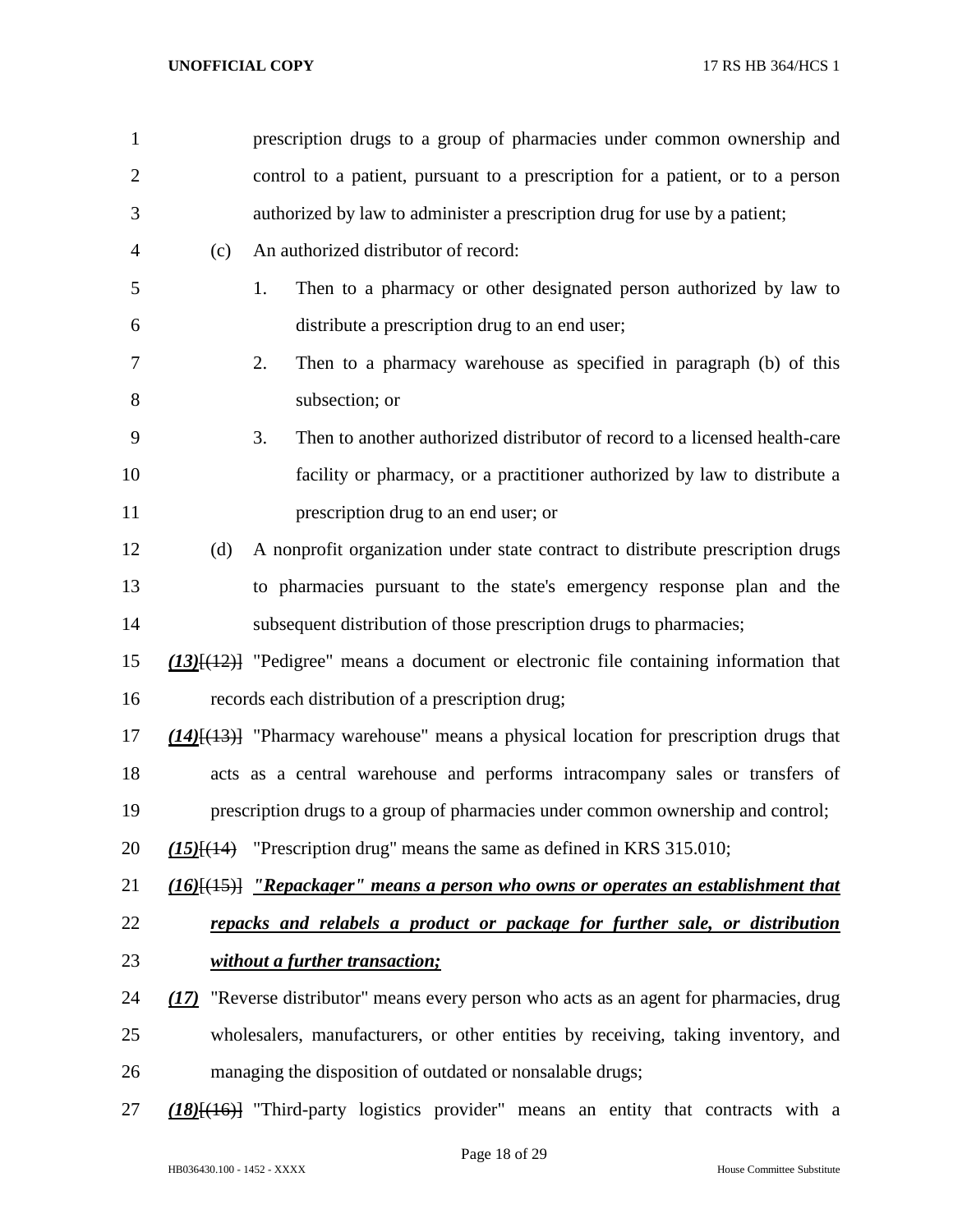| $\mathbf{1}$   |     | manufacturer, <i>wholesale distributor, repackager, or dispenser</i> to provide <i>and</i> [-or           |
|----------------|-----|-----------------------------------------------------------------------------------------------------------|
| $\overline{2}$ |     | coordinate [the ] warehousing [, distribution,] or other <i>logistics</i> [similar] services on           |
| 3              |     | behalf of a manufacturer, <i>wholesale distributor</i> , <i>repackager</i> , <i>or dispenser</i> but does |
| $\overline{4}$ |     | not take title to the drug or have responsibility to direct the sale of the                               |
| 5              |     | manufacturer's] drug. A third-party logistics provider who is a licensed wholesale                        |
| 6              |     | distributor under KRS 315.402 and is a manufacturer's authorized distributor of                           |
| 7              |     | record] shall be considered as part of the normal distribution channel;                                   |
| $8\,$          |     | $(19)$ [ $(17)$ ] "Wholesale distribution" means the distribution of a prescription drug to               |
| 9              |     | persons other than an end user, but does not include:                                                     |
| 10             | (a) | Intracompany sales or transfers;                                                                          |
| 11             | (b) | The sale, purchase, distribution, trade, or transfer of a prescription drug for                           |
| 12             |     | emergency medical reasons;                                                                                |
| 13             | (c) | The distribution of prescription drug samples by a manufacturer or authorized                             |
| 14             |     | distributor;                                                                                              |
| 15             | (d) | Drug returns or transfers to the original manufacturer, original wholesale                                |
| 16             |     | distributor, or transfers to a reverse distributor or third-party returns processor;                      |
| 17             | (e) | The sale, purchase, or trade of a drug pursuant to a prescription;                                        |
| 18             | (f) | The delivery of a prescription drug by a common carrier;                                                  |
| 19             | (g) | The purchase or acquisition by a health-care entity or pharmacy that is a                                 |
| 20             |     | member of a group purchasing organization of a drug for its own use from the                              |
| 21             |     | group purchasing organization, or health-care entities or pharmacies that are                             |
| 22             |     | members of the group organization;                                                                        |
| 23             | (h) | The sale, purchase, distribution, trade, or transfer of a drug by a charitable                            |
| 24             |     | health-care entity to a nonprofit affiliate of the organization as otherwise                              |
| 25             |     | permitted by law;                                                                                         |
| 26             | (i) | The sale, transfer, merger, or consolidation of all or part of the business of a                          |
| 27             |     | pharmacy with another pharmacy or pharmacies; or                                                          |

Page 19 of 29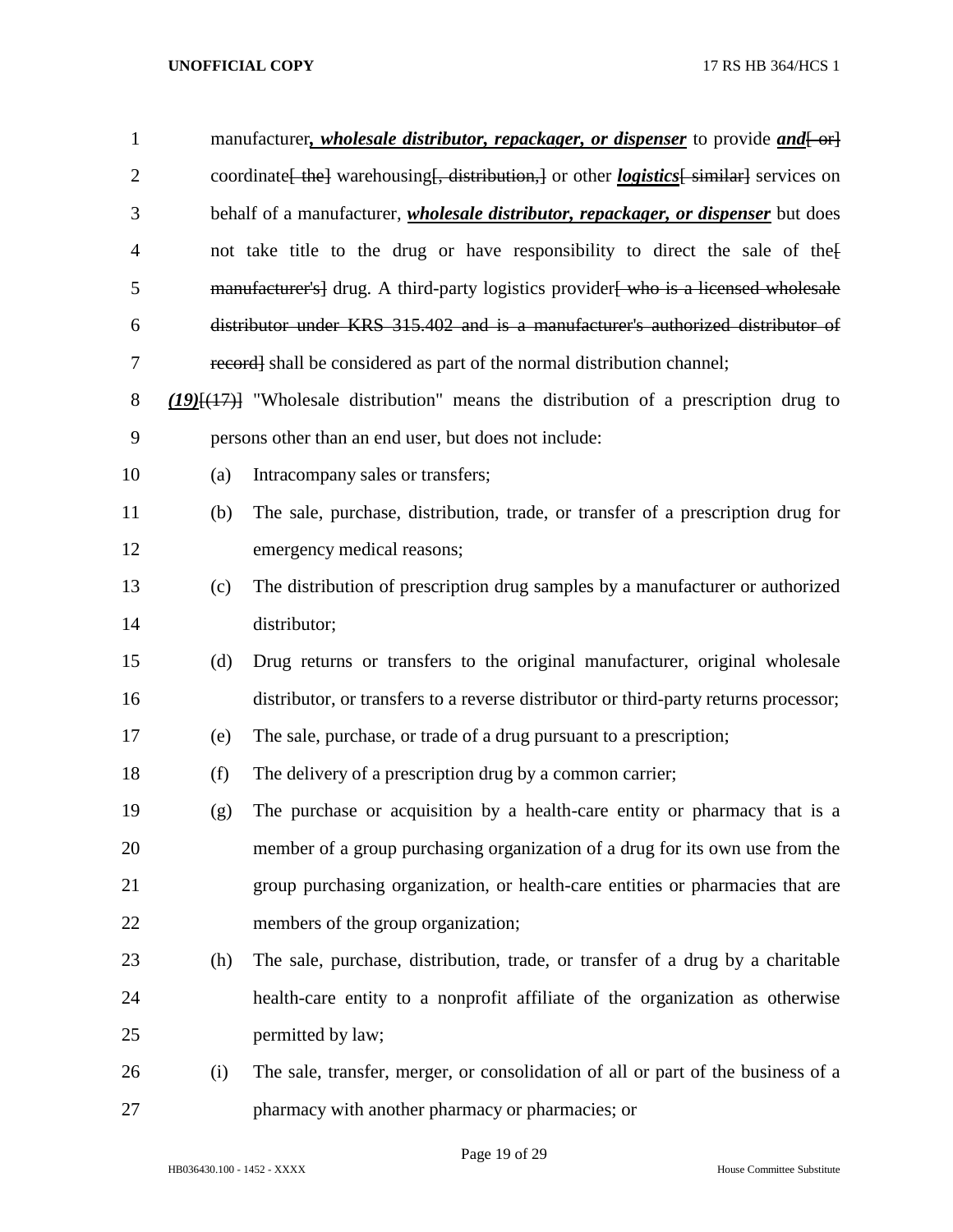(j) The distribution of a prescription drug to a health-care practitioner or to another pharmacy if the total number of units transferred during a twelve (12) month period does not exceed five percent (5%) of the total number of all units dispensed by the pharmacy during the immediate twelve (12) month period; and

 *(20)*[(18)] "Wholesale distributor" means an entity engaged in the wholesale distribution of prescription drugs, including but not limited to manufacturers, manufacturers' exclusive distributors, authorized distributors of record, drug wholesalers or 9 distributors, heta-party logistics providers, l third-party returns processors, reverse distributors, and pharmacy warehouses and retail pharmacies that engage in the wholesale distribution of a prescription drug.

- 12 SECTION 5. A NEW SECTION OF KRS 315.400 TO 315.412 IS CREATED TO READ AS FOLLOWS:
- *(1) Each facility of a third-party logistics provider located within Kentucky shall be licensed by the board prior to shipping a prescription drug:*
- *(a) Within the borders of Kentucky; or*
- *(b) To a location outside the borders of Kentucky.*
- *(2) Licenses issued under subsection (1) of this section shall be renewed annually upon:*
- *(a) Completion of an application; and*
- *(b) Payment of a renewal fee as established by administrative regulations promulgated by the board.*
- *(3) A third-party logistics provider located in another state seeking to ship a*
- *prescription drug into Kentucky shall provide documentation upon request by the*
- *by the board or its staff that the third-party logistics provider is licensed as a*
- *third-party logistics provider by:*
- *(a) The state from which the third-party logistics provider ships, if that state*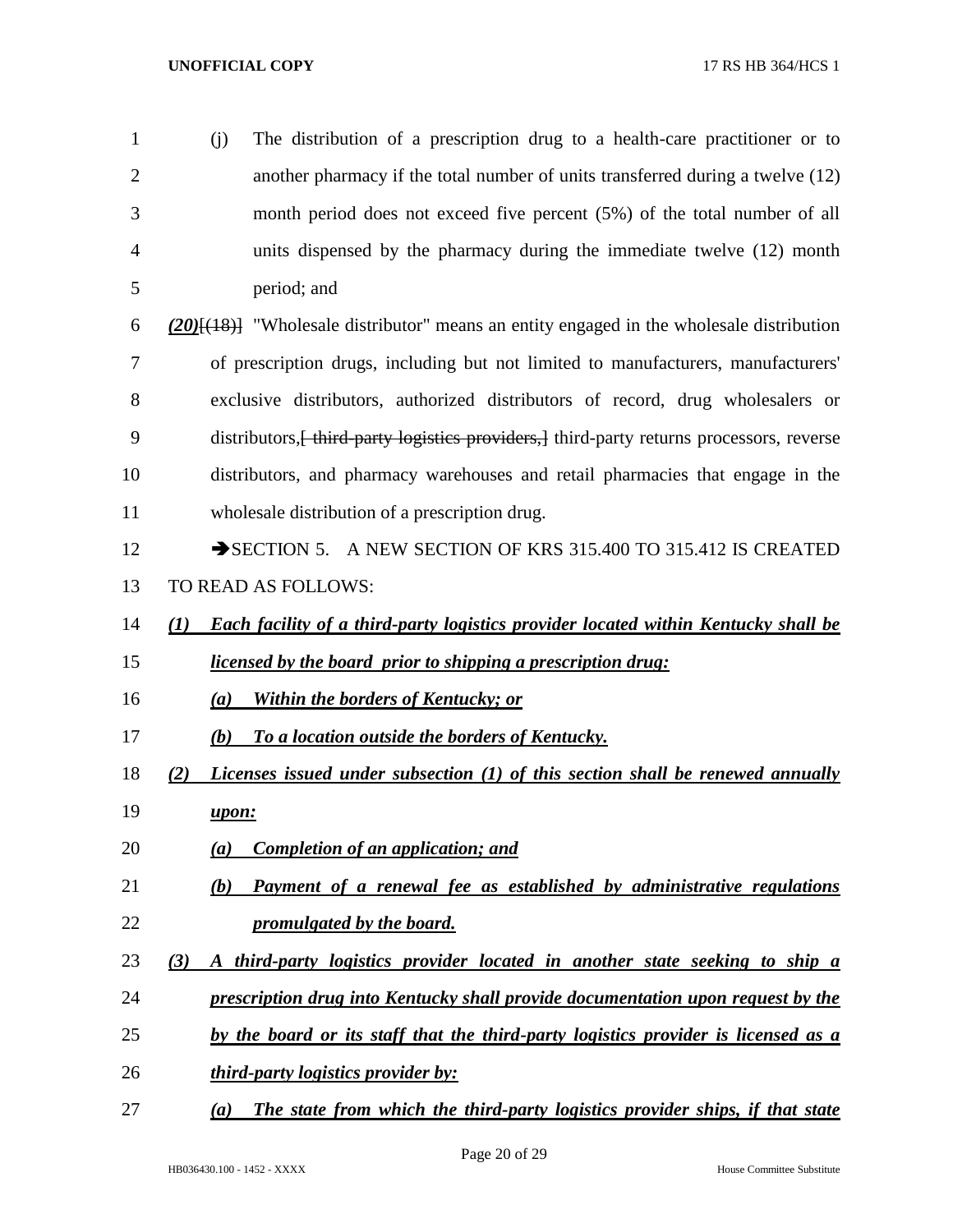| 1  | <i>licenses third-party logistics providers; or</i>                                       |
|----|-------------------------------------------------------------------------------------------|
| 2  | <b>The United States Food and Drug Administration.</b><br>(b)                             |
| 3  | A third-party logistics provider license shall be valid only for the name,<br>(4)         |
| 4  | ownership, and location listed on the license. Changes of name, ownership, or             |
| 5  | location shall require a new third-party logistics provider license.                      |
| 6  | Changes in information required for licensure shall be reported to the board, in<br>(5)   |
| 7  | <u>writing, within ten (10) days of the change.</u>                                       |
| 8  | A third-party logistics provider shall not operate from a place of residence.<br>(6)      |
| 9  | A third-party logistics provider facility shall be located apart and separate from<br>(7) |
| 10 | any retail pharmacy licensed by the board.                                                |
| 11 | (8)<br>A third-party logistics provider shall publicly display all licenses and have the  |
| 12 | most recent state and federal inspection reports readily available.                       |
| 13 | SECTION 6. A NEW SECTION OF KRS 315.400 TO 315.412 IS CREATED                             |
| 14 | TO READ AS FOLLOWS:                                                                       |
| 15 | (1)<br>An applicant for licensure as a third-party logistics provider shall submit a      |
| 16 | satisfactorily completed board-approved application along with the required fee.          |
| 17 | New applicants shall provide, at minimum, the following:                                  |
| 18 | The applicant's full name, all trade or business names used, full business<br>(a)         |
| 19 | <u>address, and telephone number;</u>                                                     |
| 20 | Type of ownership, whether individual, partnership, limited liability<br>(b)              |
| 21 | company, or corporation;                                                                  |
| 22 | Name of the owner or owners, including:<br>(c)                                            |
| 23 | If a person, the name, address, Social Security number, and date of<br>1.                 |
| 24 | birth;                                                                                    |
| 25 | If other than a person, the name, address, Social Security number,<br>2.                  |
| 26 | and date of birth of each partner, limited liability company member, or                   |
| 27 | corporate officer and corporate director, and the federal employer                        |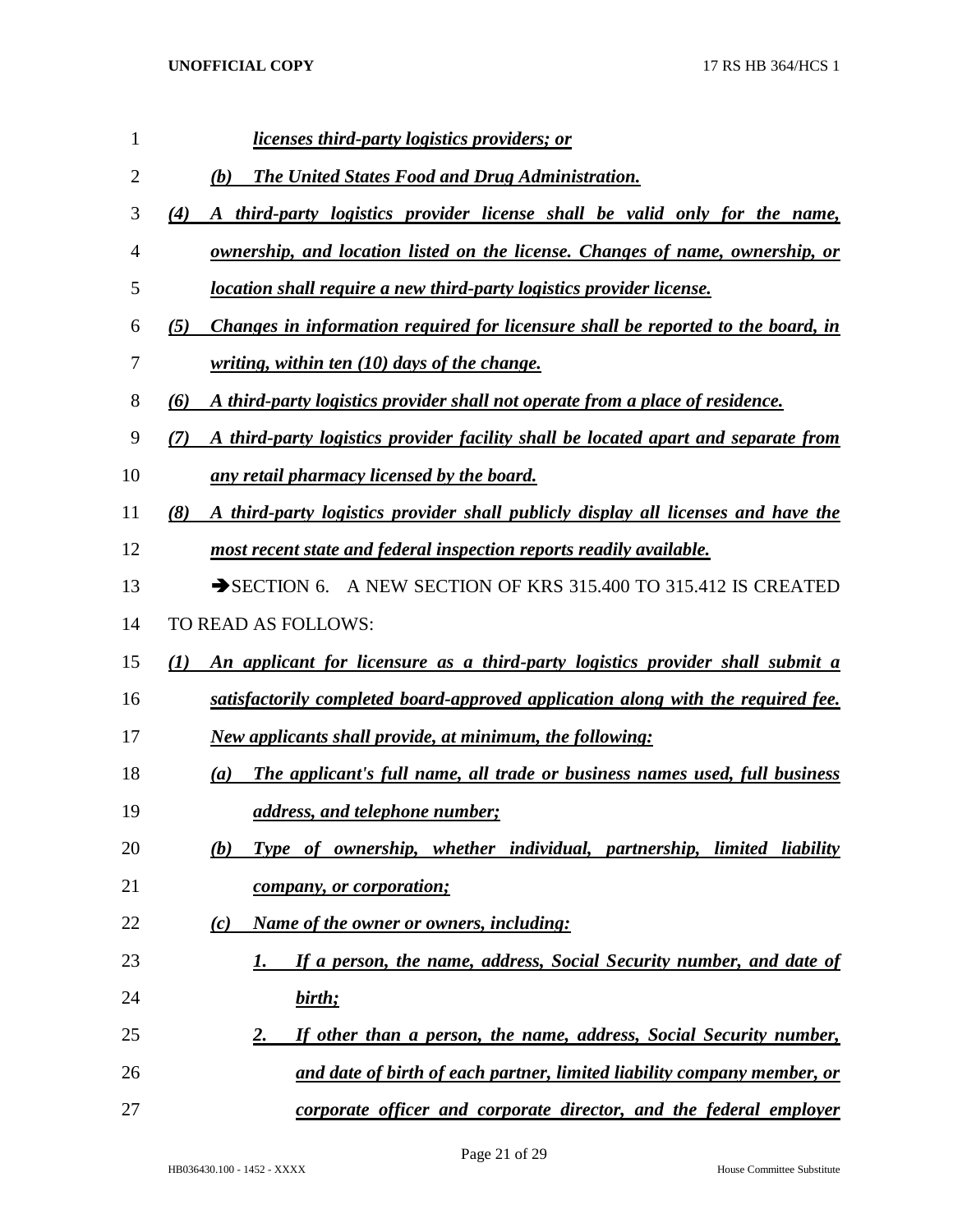| $\mathbf{1}$   | <i>identification number;</i>                                                           |
|----------------|-----------------------------------------------------------------------------------------|
| $\overline{2}$ | If a corporation, the state of incorporation; and<br>3.                                 |
| 3              | If a publicly traded corporation, the information described in<br>4.                    |
| 4              | subparagraph 2. of this paragraph is not required for corporate                         |
| 5              | officers and corporate directors; and                                                   |
| 6              | (d)<br>Upon the board's written request, a list of all manufacturers, wholesale         |
| 7              | distributors, and dispensers for whom the third-party logistics provider                |
| 8              | <i>provides services.</i>                                                               |
| 9              | The board may use a board-approved outside agency, if permitted by federal law,<br>(2)  |
| 10             | to inspect third-party logistics providers.                                             |
| 11             | SECTION 7. A NEW SECTION OF KRS 315.400 TO 315.412 IS CREATED                           |
| 12             | TO READ AS FOLLOWS:                                                                     |
| 13             | (I)<br>The board shall consider, at a minimum, the following factors in determining the |
| 14             | eligibility for initial licensure and renewal of third-party logistics providers:       |
| 15             | A finding by a law enforcement agency or regulatory agency that the<br>(a)              |
| 16             | applicant or any owners of an applicant has violated federal, state, or local           |
| 17             | laws;                                                                                   |
| 18             | Suspension, revocation, or any other sanction against a license currently or<br>(b)     |
| 19             | previously held by the applicant or any of its owners for a violation of                |
| 20             | federal or state law;                                                                   |
| 21             | A finding that the applicant or any of its owners are guilty of or pleaded<br>(c)       |
| 22             | guilty or nolo contendere to violating federal, state, or local laws;                   |
| 23             | The furnishing by the applicant of false or fraudulent material in any<br>(d)           |
| 24             | <i><u><b>application</b></u></i>                                                        |
| 25             | Failure to maintain or make available to the board or to federal, state, or<br>(e)      |
| 26             | local law enforcement officials the records required to be maintained by                |
| 27             | third-party logistics providers; and                                                    |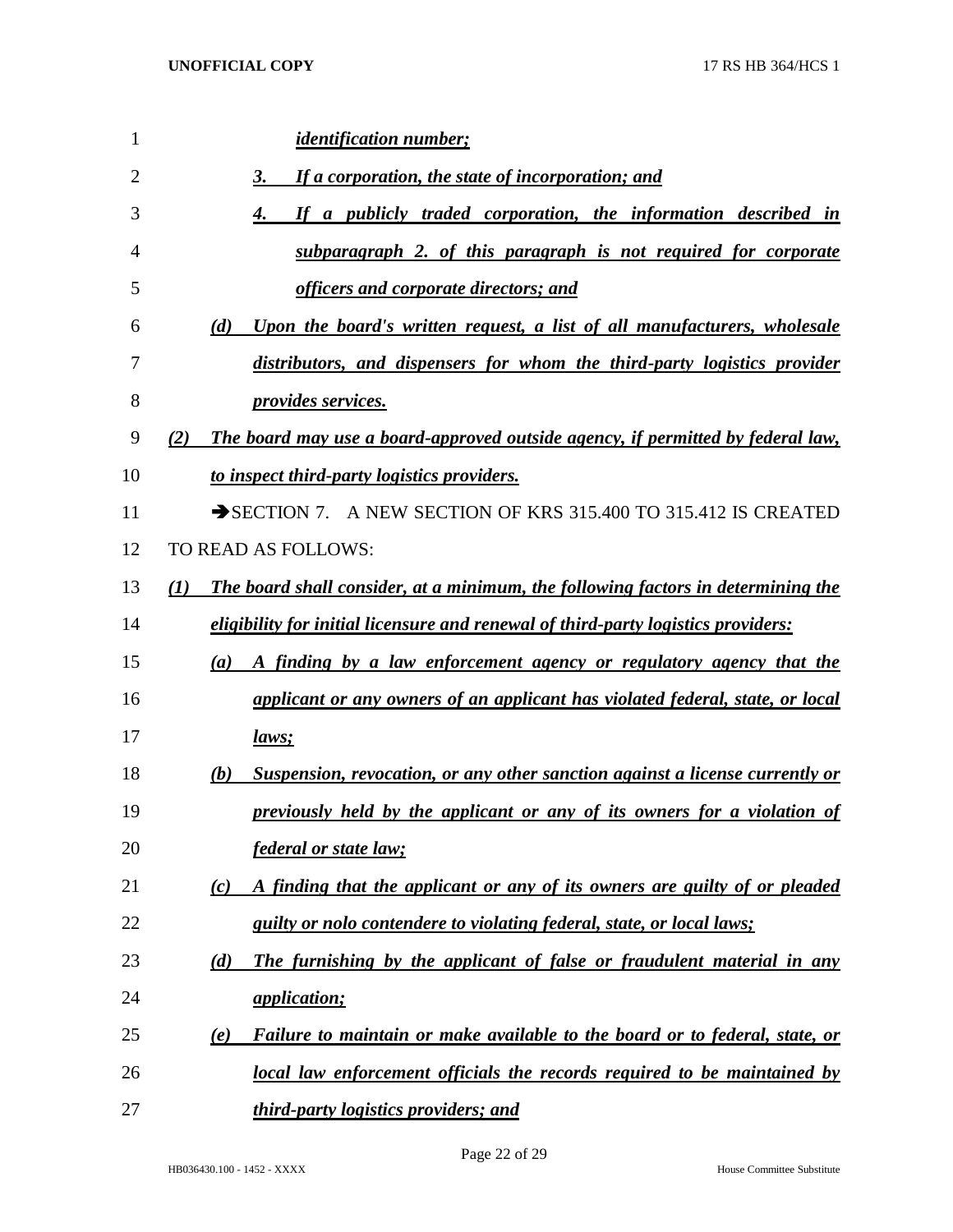| 1  | Any other factors or qualifications that the board considers relevant to and                    |
|----|-------------------------------------------------------------------------------------------------|
| 2  | consistent with the public health and safety. Any factors inconsistent with                     |
| 3  | federal standards shall not be applied.                                                         |
| 4  | A licensee who has no record of providing third-party logistics services involving<br>(2)       |
| 5  | prescription drugs during a routine inspection may have its subsequent renewal                  |
| 6  | application referred to the board for review and possible discipline, and the board             |
| 7  | may require the licensee to appear before the board at the review.                              |
| 8  | A third-party logistics provider shall have and follow a diversion detection and<br>(3)         |
| 9  | loss prevention plan that includes all prescription drugs, which shall be                       |
| 10 | immediately available to the board or its agents upon request.                                  |
| 11 | The board shall have the right to deny licensure if it determines that granting the<br>(4)      |
| 12 | license would not be consistent with public health and safety.                                  |
| 13 | SECTION 8. A NEW SECTION OF KRS 315.400 TO 315.412 IS CREATED                                   |
| 14 | TO READ AS FOLLOWS:                                                                             |
| 15 | <b>Third-party logistics providers shall establish and maintain for board inspection</b><br>(I) |
| 16 | <u>a list of each partner, limited liability company member, and corporate officer</u>          |
| 17 | and director, including a description of the duties and the qualifications of each.             |
| 18 | A third-party logistics provider shall not have as an owner or designated<br>(2)                |
| 19 | representative anyone convicted of a felony for conduct relating to:                            |
| 20 | <b>Providing third-party logistics services involving prescription drugs;</b><br>(a)            |
| 21 | A violation of 21 U.S.C. sec. $331(i)$ or (k); or<br>(b)                                        |
| 22 | A violation of 18 U.S.C. sec. 1365 relating to product tampering.<br>(c)                        |
| 23 | A third-party logistics provider shall not have, as an owner or designated<br>(3)               |
| 24 | <u>representative, anyone who has violated federal or state requirements for third-</u>         |
| 25 | party logistics provider licensure and presented a threat of serious adverse health             |
| 26 | consequences or death to humans.                                                                |
| 27 | A NEW SECTION OF KRS 315.400 TO 315.412 IS CREATED<br>$\rightarrow$ SECTION 9.                  |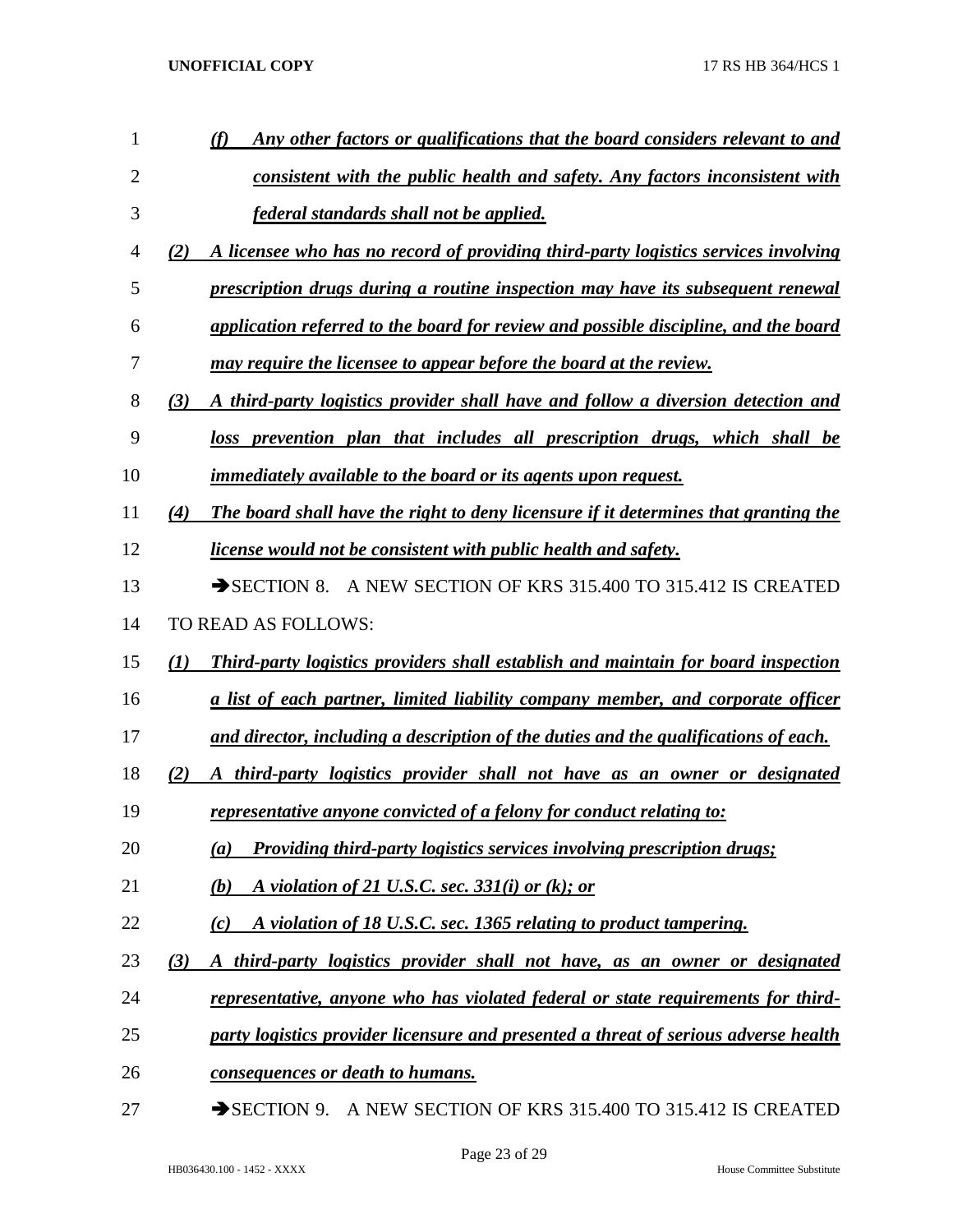| $\mathbf{1}$   | TO READ AS FOLLOWS:                                                                        |
|----------------|--------------------------------------------------------------------------------------------|
| $\overline{2}$ | A third-party logistics provider shall operate in compliance with all applicable<br>(1)    |
| 3              | federal, state, and local laws and regulations, including but not limited to:              |
| $\overline{4}$ | The Drug Supply Chain Security Act of 2013 and rules promulgated<br>(a)                    |
| 5              | thereunder; and                                                                            |
| 6              | The storage practices set out in 21 U.S.C. sec. $360$ eee- $3(d)(2)(C)$<br>(b)             |
| 7              | A third-party logistics provider shall allow the board and authorized federal,<br>(2)      |
| 8              | state, and local law enforcement officials to enter and inspect its premises and           |
| 9              | delivery vehicles, to audit its records and written operating procedures, and to           |
| 10             | confiscate prescription drugs and records to the extent authorized by law, rule, or        |
| 11             | regulation.                                                                                |
| 12             | Failure to operate in compliance with all applicable federal, state, and local laws<br>(3) |
| 13             | and regulations shall constitute unprofessional conduct pursuant to KRS                    |
| 14             | $315.121(1)(a)$ .                                                                          |
| 15             | A NEW SECTION OF KRS CHAPTER 315 IS CREATED TO<br>$\rightarrow$ SECTION 10.                |
| 16             | <b>READ AS FOLLOWS:</b>                                                                    |
| 17             | A medical gas wholesaler, whether located within the Commonwealth or<br>(I)                |
| 18             | operating within the Commonwealth from a location outside the Commonwealth,                |
| 19             | shall be licensed by the board. Each license application shall be a fee which              |
|                |                                                                                            |

- *shall:*
- *(a) Be prescribed by administrative regulation promulgated by the board in an amount not to exceed two hundred fifty dollars (\$250); and*
- *(b) Not be increased by more than twenty-five dollars (\$25) per year.*
- *(2) A medical gas wholesaler shall be required to maintain accurate records of all*
- *drugs handled. Records shall be made available to agents of the board for*

*inspection upon request.*

*(3) Failure to report to the board or willful submission of inaccurate information*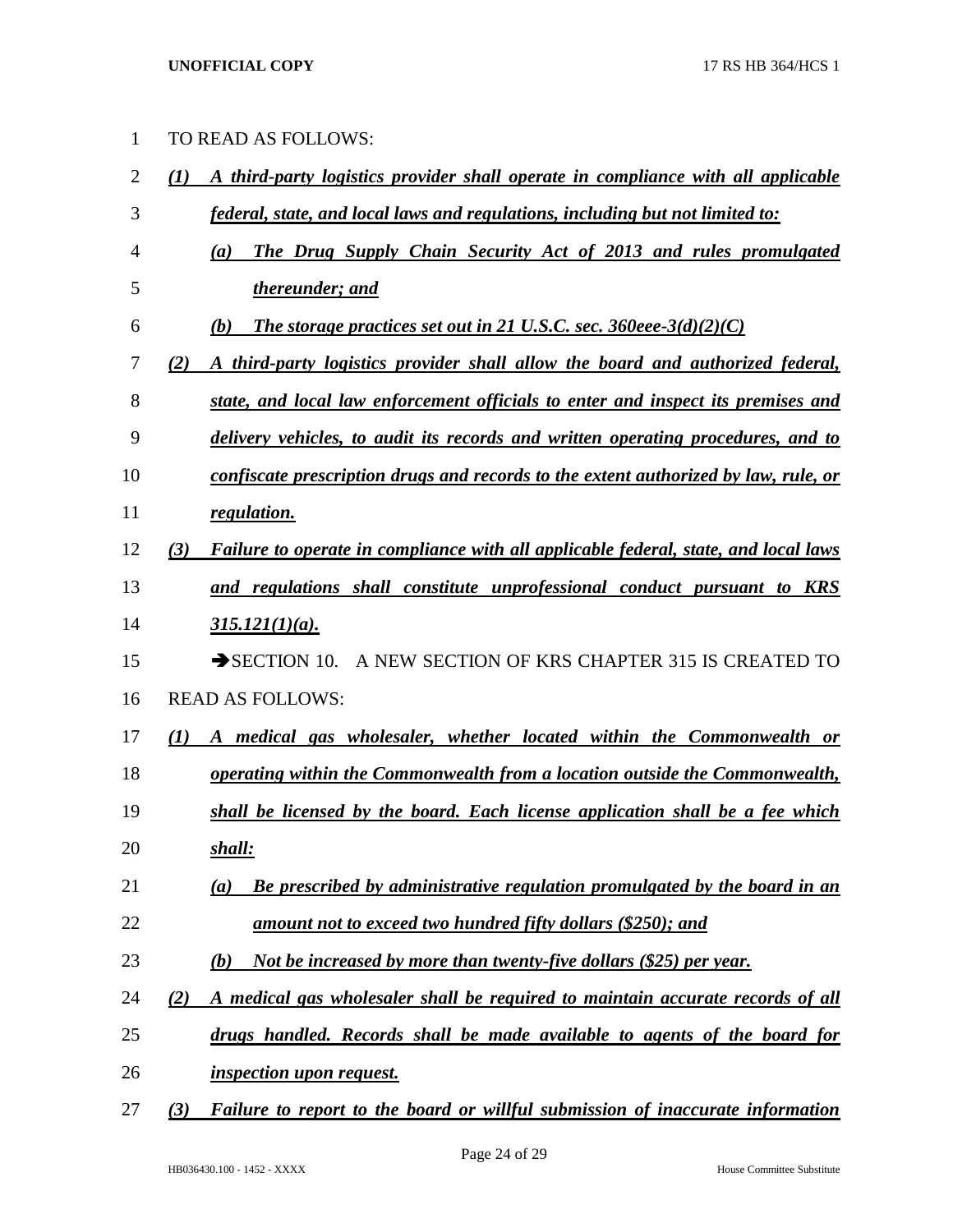| $\mathbf{1}$   |     | shall be grounds for disciplinary action under KRS 315.131.                                   |
|----------------|-----|-----------------------------------------------------------------------------------------------|
| $\overline{2}$ | (4) | The board shall promulgate administrative regulations to specify the criteria for             |
| 3              |     | <i><u><b>licensure and discipline of a medical gas wholesaler.</b></u></i>                    |
| $\overline{4}$ |     | Section 11. KRS 315.205 is amended to read as follows:                                        |
| 5              |     | Upon the request of an individual or his or her parent or guardian, a pharmacist who          |
| 6              |     | administers an immunization to an individual who is fourteen $(14)$ to seventeen $(17)$ years |
| 7              |     | of age or an influenza vaccine to an individual who is nine (9) to thirteen (13) years of     |
| 8              |     | age, as authorized in KRS $315.010(22)[(21)]$ , shall provide notification of the             |
| 9              |     | immunization to the individual's primary care provider.                                       |
| 10             |     | Section 12. KRS 194A.450 is repealed and reenacted as a new section of KRS                    |
| 11             |     | Chapter 315 to read as follows:                                                               |
| 12             |     | For the purposes of Sections 12 to 16 of this Act[KRS 194A.450 to 194A.458]:                  |
| 13             | (1) | "Controlled substance" has the same meaning as in KRS 218A.010;                               |
| 14             | (2) | "Dispense" has the same meaning as in KRS 217.015;                                            |
| 15             | (3) | "Health care provider" has the same meaning as in KRS 304.17A-005;                            |
| 16             | (4) | "Health facility" has the same meaning as in KRS 216B.015;                                    |
| 17             | (5) | "Legend drug" has the same meaning as in KRS 217.015;                                         |
| 18             | (6) | "Pharmacist" has the same meaning as in KRS 315.010; and                                      |
| 19             | (7) | "Prescription drug" has the same meaning as in KRS 315.010.                                   |
| 20             |     | Section 13. KRS 194A.452 is repealed and reenacted as a new section of KRS                    |
| 21             |     | Chapter 315 to read as follows:                                                               |
| 22             | (1) | The <b>board</b> Cabinet for Health and Family Services Shall establish and maintain a        |
| 23             |     | legend drug repository program to support the donation of a legend drug or supplies           |
| 24             |     | needed to administer a legend drug for use by an individual who meets the                     |
| 25             |     | eligibility criteria specified by an administrative regulation promulgated by the             |
| 26             |     | <b>board</b> [cabinet]. The repository program shall not accept any controlled substance.     |
| 27             | (2) | Donations may be made on the premises of a health facility or pharmacy that elects            |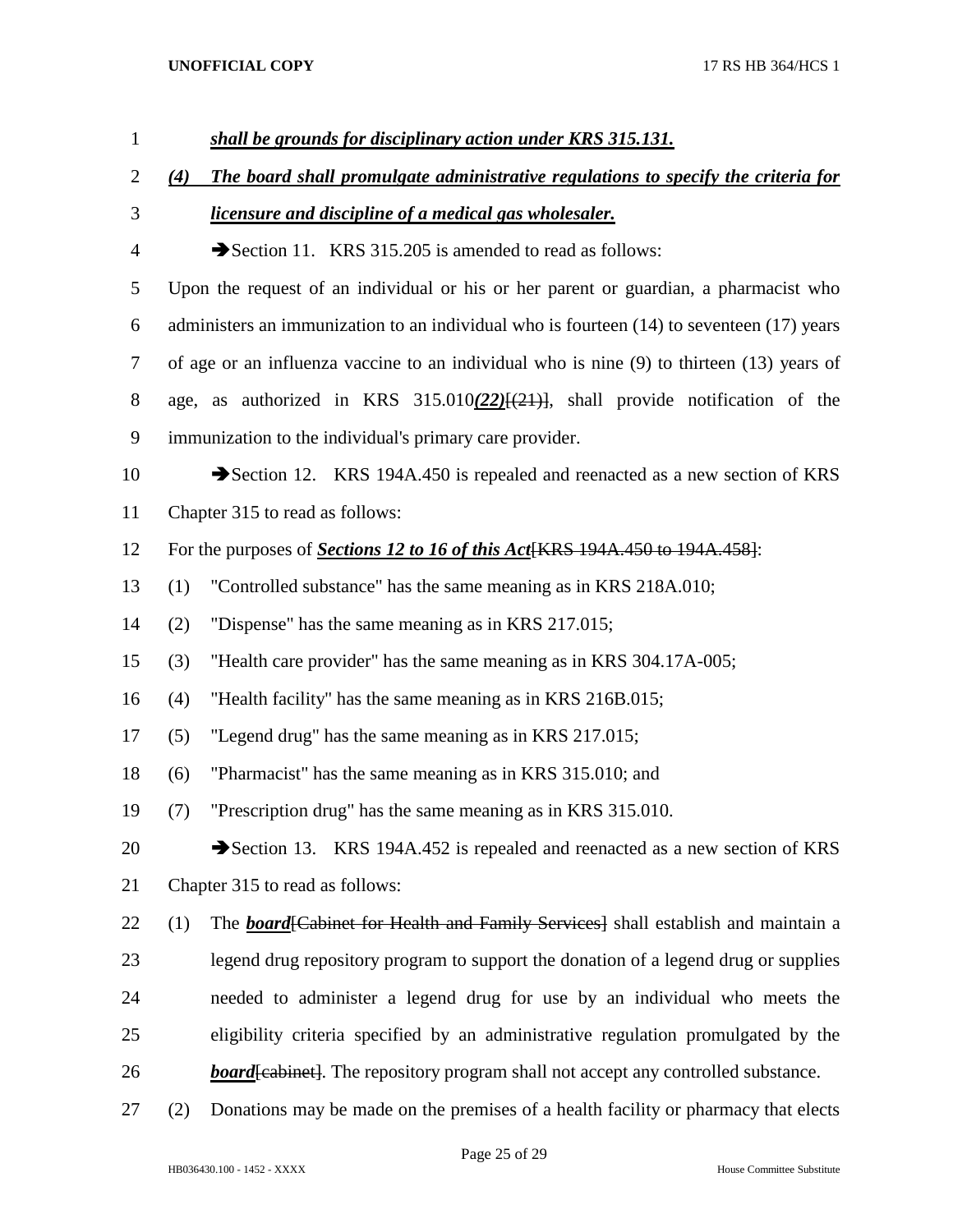| $\mathbf{1}$   |     |     | to participate in the program and meets requirements specified by the                             |  |  |  |  |  |
|----------------|-----|-----|---------------------------------------------------------------------------------------------------|--|--|--|--|--|
| $\overline{c}$ |     |     | <b>board</b> [cabinet] by an administrative regulation promulgated by the <b>board</b> [cabinet]. |  |  |  |  |  |
| 3              | (3) |     | The health facility may charge a handling fee to an individual who received a legend              |  |  |  |  |  |
| 4              |     |     | drug or supplies under the program established under this section, except that the                |  |  |  |  |  |
| 5              |     |     | fee shall not exceed the amount established by an administrative regulation                       |  |  |  |  |  |
| 6              |     |     | promulgated by the <b>board</b> [cabinet].                                                        |  |  |  |  |  |
| 7              | (4) |     | A health facility or pharmacy that receives a donated legend drug under this section              |  |  |  |  |  |
| 8              |     |     | may distribute the legend drug or supplies to another eligible health facility or                 |  |  |  |  |  |
| 9              |     |     | pharmacy for use under the program created under this section.                                    |  |  |  |  |  |
| 10             | (5) |     | Nothing in this section or <i>Section 14 of this Act</i> [KRS 194A.454] shall require a           |  |  |  |  |  |
| 11             |     |     | health facility, pharmacy, pharmacist, or practitioner to participate in the program              |  |  |  |  |  |
| 12             |     |     | established in this section.                                                                      |  |  |  |  |  |
| 13             |     |     | Section 14. KRS 194A.454 is repealed and reenacted as a new section of KRS                        |  |  |  |  |  |
| 14             |     |     | Chapter 315 to read as follows:                                                                   |  |  |  |  |  |
| 15             | (1) |     | A legend drug or supplies used to administer a legend drug may be accepted and                    |  |  |  |  |  |
| 16             |     |     | dispensed under the program established in <b>Section 13 of this Act</b> [KRS 194A.452]           |  |  |  |  |  |
| 17             |     |     | only if the following requirements are met:                                                       |  |  |  |  |  |
| 18             |     | (a) | The legend drug or supplies needed to administer the legend drug is in its                        |  |  |  |  |  |
| 19             |     |     | original, unopened, sealed, and tamper-evident unit dose packaging or, if                         |  |  |  |  |  |
| 20             |     |     | packaged in single-unit doses, the single-unit dose packaging is unopened;                        |  |  |  |  |  |
| 21             |     | (b) | The legend drug is not classified as a controlled substance;                                      |  |  |  |  |  |
| 22             |     | (c) | The legend drug or supplies needed to administer a legend drug is not                             |  |  |  |  |  |
| 23             |     |     | adulterated or misbranded, as determined by a pharmacist employed by, or                          |  |  |  |  |  |
| 24             |     |     | under contract with, the health facility or pharmacy, who shall inspect the drug                  |  |  |  |  |  |
| 25             |     |     | or supplies needed to administer a legend drug before the drug or supplies are                    |  |  |  |  |  |
| 26             |     |     | dispensed; and                                                                                    |  |  |  |  |  |
| 27             |     | (d) | The legend drug or supplies needed to administer a legend drug are prescribed                     |  |  |  |  |  |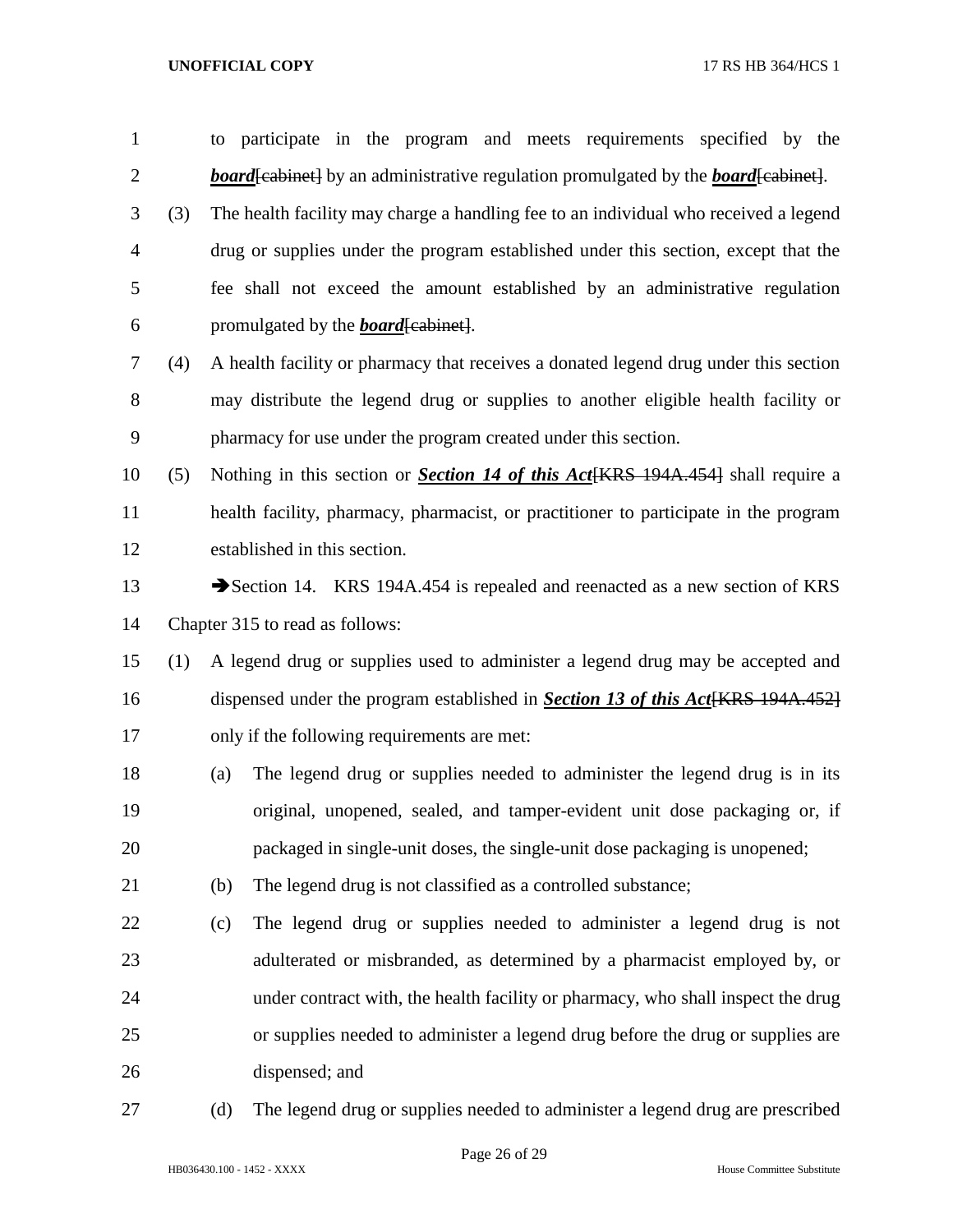- by a physician, advanced practice registered nurse, or physician assistant and dispensed by a pharmacist.
- (2) No legend drug or supplies needed to administer a legend drug that are donated for use under this section may be resold.
- Section 15. KRS 194A.456 is repealed and reenacted as a new section of KRS Chapter 315 to read as follows:
- (1) Unless the manufacturer of a legend drug or supply needed to administer a legend drug exercises bad faith or fails to exercise ordinary care, the manufacturer of a legend drug or supply shall not be subject to criminal or civil liability for injury, death, or loss to a person or property for matters related to the donation, acceptance, or dispensing of the drug or supply under the legend drug repository created under *Section 13 of this Act*[KRS 194A.452], including liability for failure to transfer or communicate product or consumer information or the expiration date of the donated 14 drug or supply.
- (2) Health facilities, pharmacies, and health care providers shall be immune from civil liability for injury to or the death of an individual to whom a legend drug or supply is dispensed and shall not be subject to disciplinary action for unprofessional conduct for their acts or omissions related to donating, accepting, distributing, or 19 dispensing a legend drug or supply under *Sections 12 to 16 of this Act*<sup>[KRS]</sup> 194A.450 to 194A.458], unless the act or omission involves reckless, wanton, or intentional misconduct or the act or omission results from failure to exercise ordinary care.
- 23 Section 16. KRS 194A.458 is repealed and reenacted as a new section of KRS Chapter 315 to read as follows:
- The *board*[Cabinet for Health and Family Services] shall promulgate administrative regulations to establish:
- (1) The requirements for health facilities and pharmacies to accept and dispense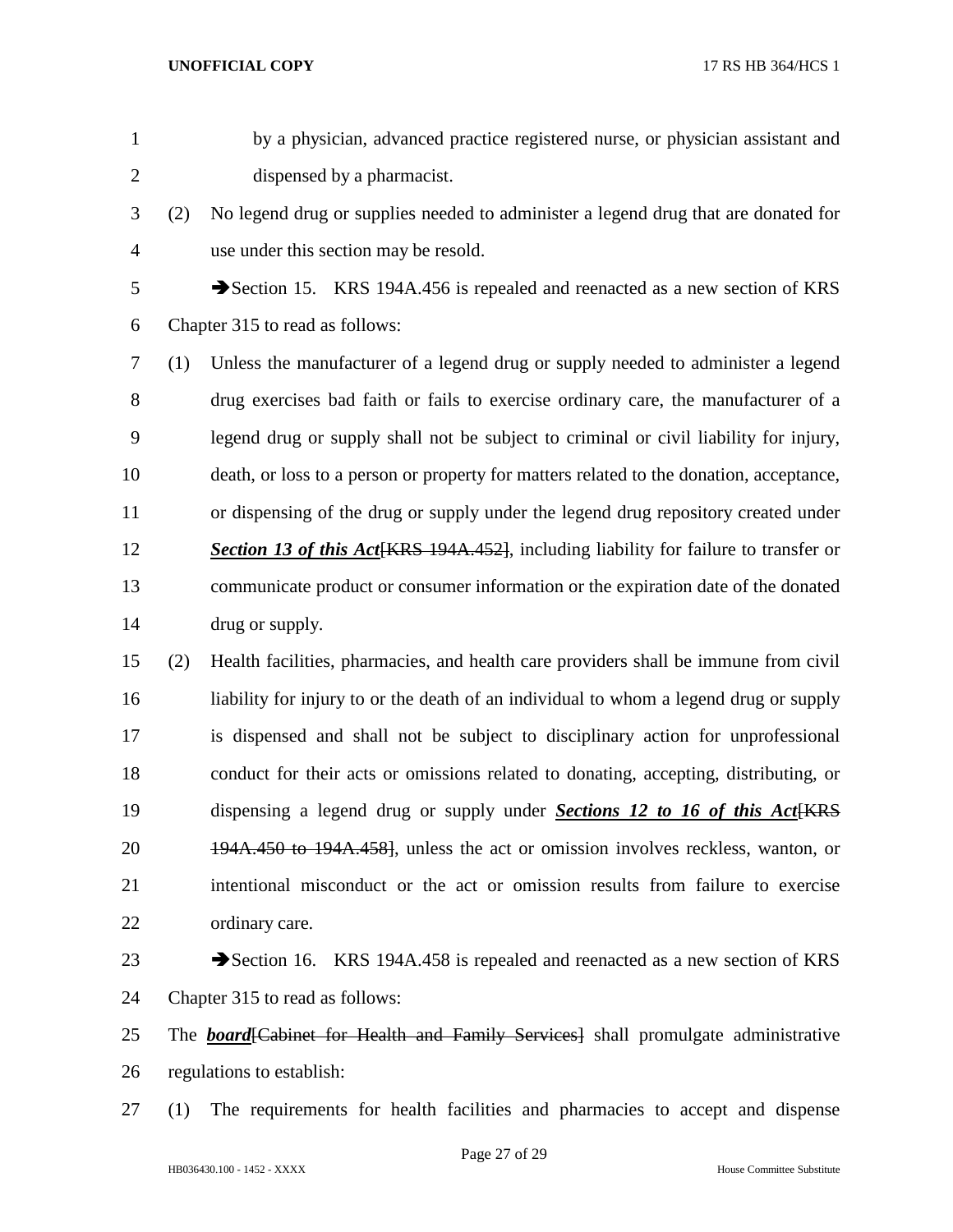| $\mathbf{1}$   |     | donated legend drugs or supplies needed to administer legend drugs under <b>Sections</b> |
|----------------|-----|------------------------------------------------------------------------------------------|
| $\overline{2}$ |     | 13 and 14 of this Act [KRS 194A.452 and 194A.454], including all of the                  |
| 3              |     | following:                                                                               |
| 4              |     | Eligibility criteria for health facilities;<br>(a)                                       |
| 5              |     | Standards and procedures for accepting, safely storing, and dispensing<br>(b)            |
| 6              |     | donated legend drugs or supplies needed to administer legend drugs;                      |
| 7              |     | Standards and procedures for inspecting donated legend drugs or supplies<br>(c)          |
| 8              |     | needed to administer legend drugs to determine if these are in their original,           |
| 9              |     | unopened, sealed, and tamper-evident unit dose packaging or, if packaged in              |
| 10             |     | single-unit doses, the single-unit dose packaging is unopened; and                       |
| 11             |     | Standards and procedures for inspecting donated legend drugs or supplies<br>(d)          |
| 12             |     | needed to administer legend drugs to determine that these are not adulterated            |
| 13             |     | or misbranded;                                                                           |
| 14             | (2) | Eligibility criteria for individuals to receive donated legend drugs or supplies         |
| 15             |     | needed to administer legend drugs dispensed under Sections 13 and 14 of this             |
| 16             |     | Act KRS 194A.452 and 194A.4541;                                                          |
| 17             | (3) | Standards for prioritizing the dispensation to individuals who are uninsured or          |
| 18             |     | indigent, or to others if an uninsured or indigent individual is unavailable;            |
| 19             | (4) | A means by which an individual who is eligible to receive a donated legend drug or       |
| 20             |     | supplies needed to administer a legend drug may indicate that eligibility;               |
| 21             | (5) | Necessary forms for administration of the legend drug repository program;                |
| 22             | (6) | The maximum handling fee that a health facility may charge for accepting,                |
| 23             |     | distributing, or dispensing donated legend drugs or supplies needed to administer        |
| 24             |     | legend drugs;                                                                            |
| 25             | (7) | A list of legend drugs and supplies needed to administer legend drugs that the           |
| 26             |     | legend drug repository program may accept for dispensing; and                            |
| 27             | (8) | A list of legend drugs and supplies needed to administer legend drugs that the           |